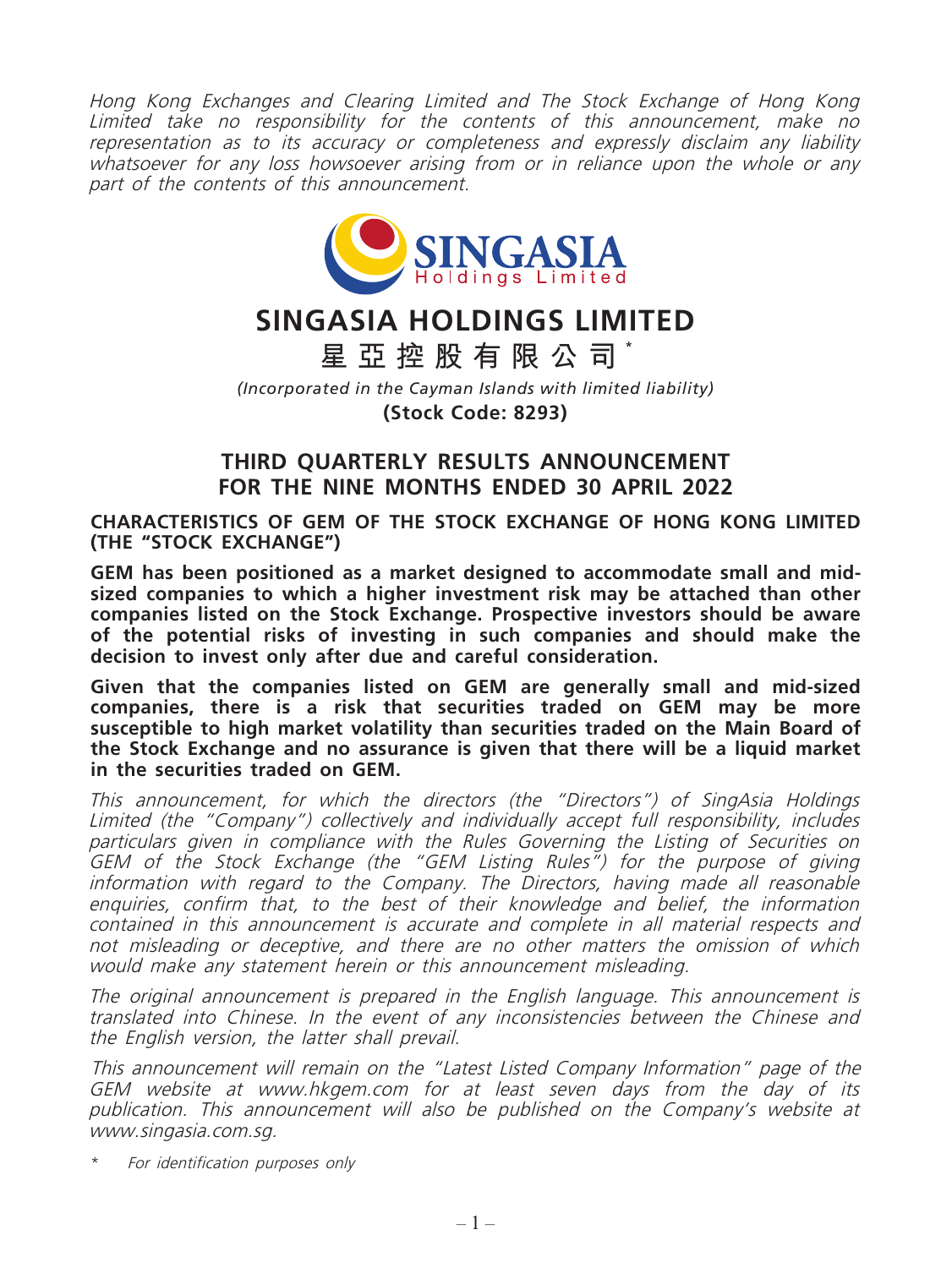## **HIGHLIGHTS**

- The unaudited revenue of the Company and its subsidiaries (collectively the "Group") amounted to approximately S\$6,395,000 for the nine months ended 30 April 2022, representing an increase of approximately S\$1,785,000 or 38.7% as compared with the nine months ended 30 April 2021.
- The unaudited loss for the period of the Group was approximately S\$1,344,000 for the nine months ended 30 April 2022, as compared with the loss of approximately S\$1,033,000 for the nine months ended 30 April 2021.
- The Board does not recommend the payment of an interim dividend for the nine months ended 30 April 2022.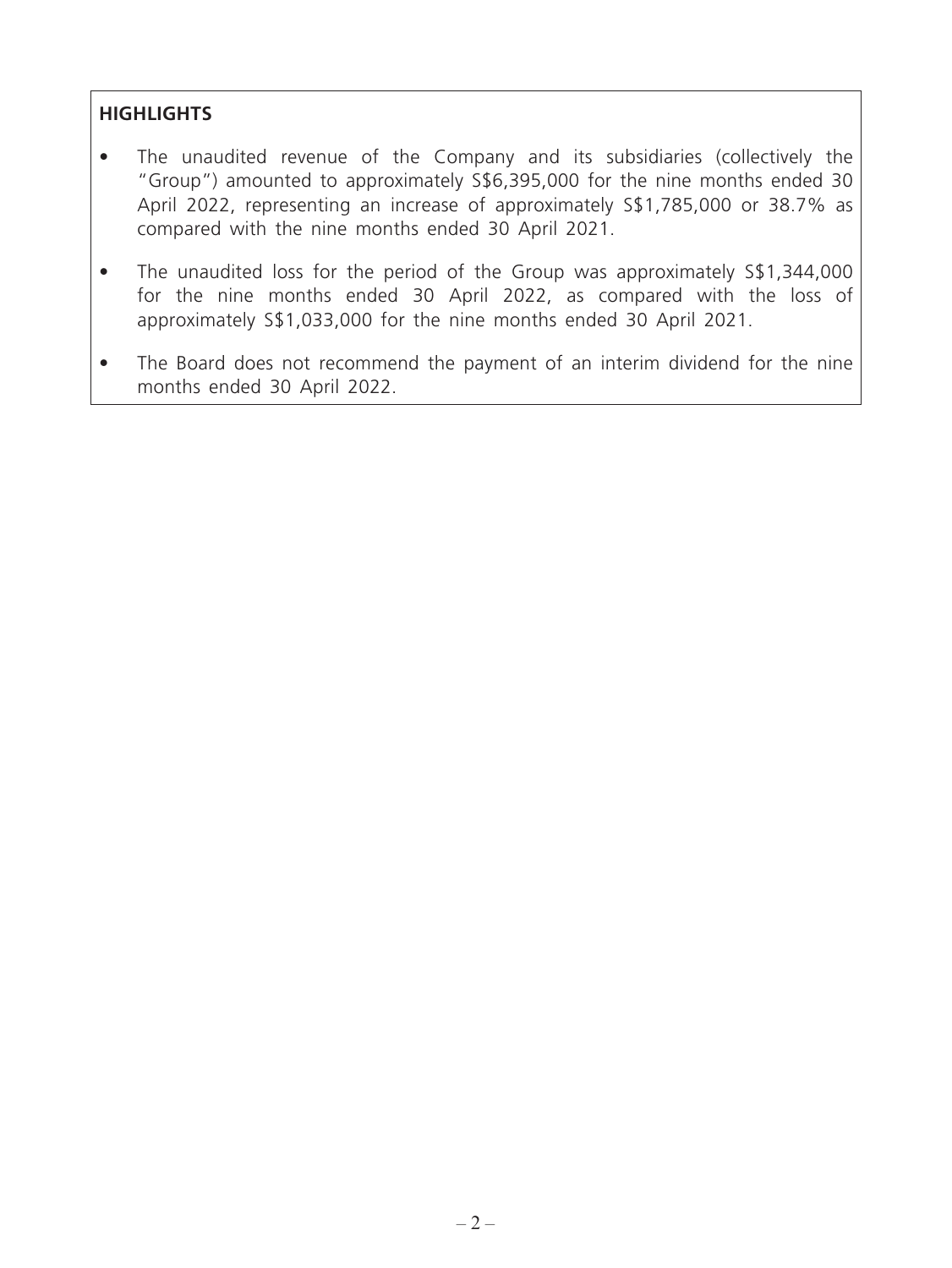## **THIRD QUARTERLY RESULTS**

The board (the "Board") of Directors hereby announces the unaudited condensed consolidated results of the Group for the three months and nine months ended 30 April 2022, together with the unaudited comparative figures for the corresponding periods in 2021, as follows:

## **UNAUDITED CONDENSED CONSOLIDATED STATEMENT OF PROFIT OR LOSS AND OTHER COMPREHENSIVE INCOME**

For the three months and nine months ended 30 April 2022

|                                                                                                                                                              |              | Three months ended<br>30 April               |                                                   | Nine months ended<br>30 April                   |                                               |
|--------------------------------------------------------------------------------------------------------------------------------------------------------------|--------------|----------------------------------------------|---------------------------------------------------|-------------------------------------------------|-----------------------------------------------|
|                                                                                                                                                              | <b>Notes</b> | 2022<br>S\$<br>(Unaudited)                   | 2021<br>$S\$<br>(Unaudited)                       | 2022<br>S\$<br>(Unaudited)                      | 2021<br>$S\$<br>(Unaudited)                   |
| <b>REVENUE</b><br>Cost of services                                                                                                                           | 5            | 2,139,046<br>(1,666,817)                     | 1,942,763<br>(1,469,850)                          | 6,395,395<br>(4,950,316)                        | 4,610,136<br>(3,423,264)                      |
| Gross profit<br>Other income<br>(Allowance for)/reversal of expected credit loss<br>in respect of trade receivables, contract                                | 6            | 472,229<br>151,436                           | 472,913<br>85,418                                 | 1,445,079<br>218,156                            | 1,186,872<br>659,582                          |
| assets, deposits and other receivables, net<br>Administrative expenses<br>Other operating expenses<br>Finance costs                                          | 7            | (196)<br>(931, 809)<br>(81, 306)<br>(15,880) | (2, 183)<br>(1,027,191)<br>(18, 444)<br>(21, 244) | (616)<br>(2,811,635)<br>(144, 126)<br>(51, 299) | 6,075<br>(2,765,518)<br>(47,900)<br>(68, 828) |
| <b>LOSS BEFORE TAX</b><br>Income tax credit/(expense)                                                                                                        | 8<br>9       | (405, 526)                                   | (510, 731)                                        | (1,344,441)<br>278                              | (1,029,717)<br>(3, 540)                       |
| <b>LOSS FOR THE PERIOD</b>                                                                                                                                   |              | (405, 526)                                   | (510, 731)                                        | (1,344,163)                                     | (1,033,257)                                   |
| <b>OTHER COMPREHENSIVE (LOSS)/INCOME</b><br>Items that may be reclassified to profit or loss<br>in subsequent periods:                                       |              |                                              |                                                   |                                                 |                                               |
| Exchange differences on translation of foreign<br>operations<br>Items that were reclassified to profit or loss:<br>Reclassification adjustment from exchange |              | (657)                                        | 114                                               | (658)                                           | 716                                           |
| reserve upon deregistration of subsidiary                                                                                                                    |              |                                              |                                                   |                                                 | 1,122                                         |
| Other comprehensive (loss)/income for the<br>period                                                                                                          |              | (657)                                        | 114                                               | (658)                                           | 1,838                                         |
| TOTAL COMPREHENSIVE LOSS FOR THE<br><b>PERIOD</b>                                                                                                            |              | (406, 183)                                   | (510, 617)                                        | (1,344,821)                                     | (1,031,419)                                   |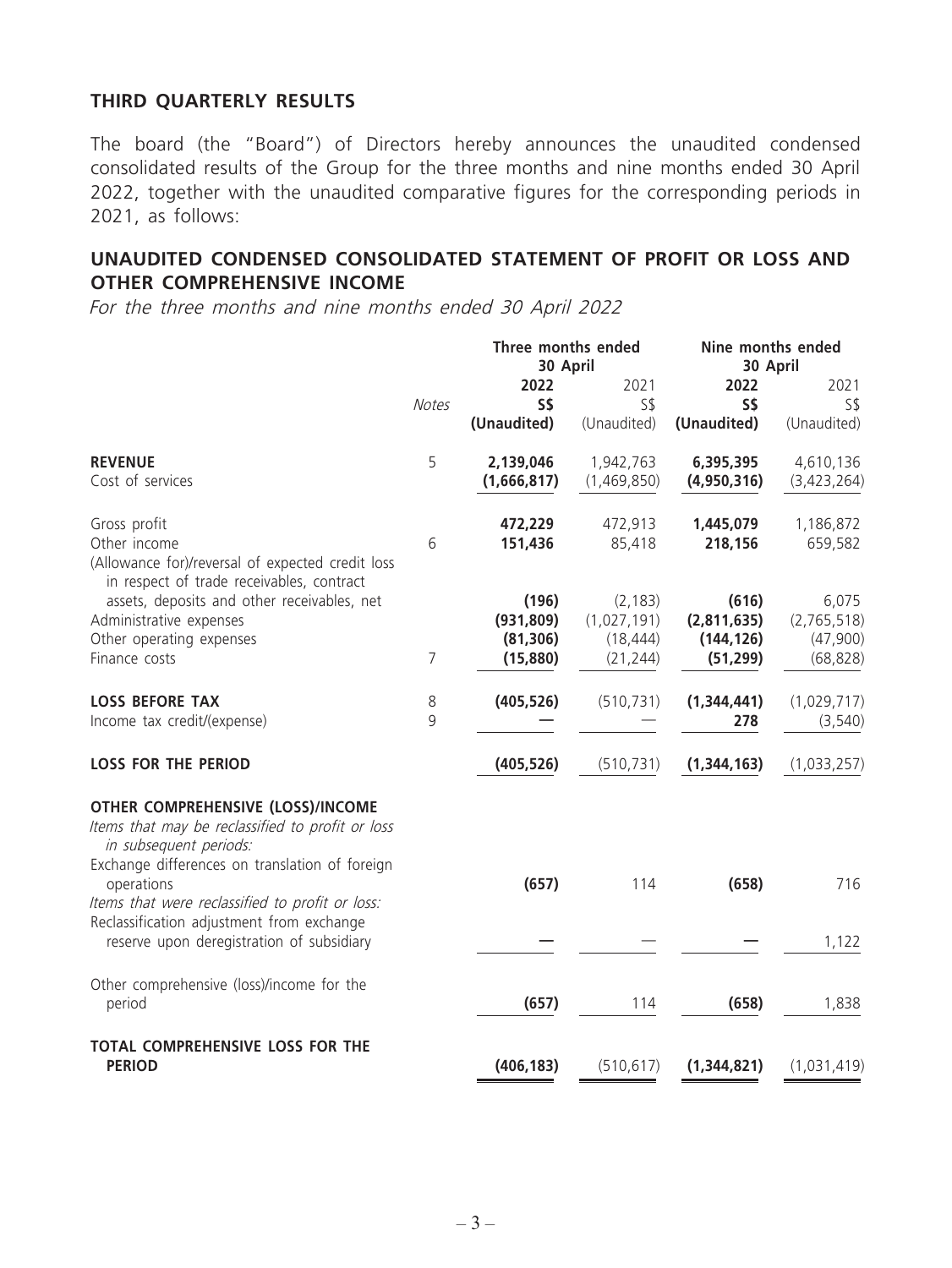|                                                                       |              | Three months ended<br>30 April |             | Nine months ended<br>30 April |             |
|-----------------------------------------------------------------------|--------------|--------------------------------|-------------|-------------------------------|-------------|
|                                                                       |              | 2022                           | 2021        | 2022                          | 2021        |
|                                                                       | <b>Notes</b> | S\$                            | S\$         | S\$                           | S\$         |
|                                                                       |              | (Unaudited)                    | (Unaudited) | (Unaudited)                   | (Unaudited) |
| <b>LOSS FOR THE PERIOD ATTRIBUTABLE TO:</b><br>Owners of the Company  |              | (405, 526)                     | (510, 731)  | (1,343,118)                   | (1,033,257) |
| Non-controlling interests                                             |              |                                |             | (1,045)                       |             |
|                                                                       |              | (405, 526)                     | (510, 731)  | (1,344,163)                   | (1,033,257) |
| TOTAL COMPREHENSIVE LOSS FOR THE<br>PERIOD ATTRIBUTABLE TO:           |              |                                |             |                               |             |
| Owners of the Company<br>Non-controlling interests                    |              | (406, 183)                     | (510, 617)  | (1,343,776)<br>(1,045)        | (1,031,419) |
|                                                                       |              | (406, 183)                     | (510, 617)  | (1,344,821)                   | (1,031,419) |
| <b>LOSS PER SHARE ATTRIBUTABLE TO</b><br><b>OWNERS OF THE COMPANY</b> |              |                                |             |                               |             |
| Basic and diluted (Singapore cents)                                   | 10           | (0.03)                         | (0.03)      | (0.09)                        | (0.07)      |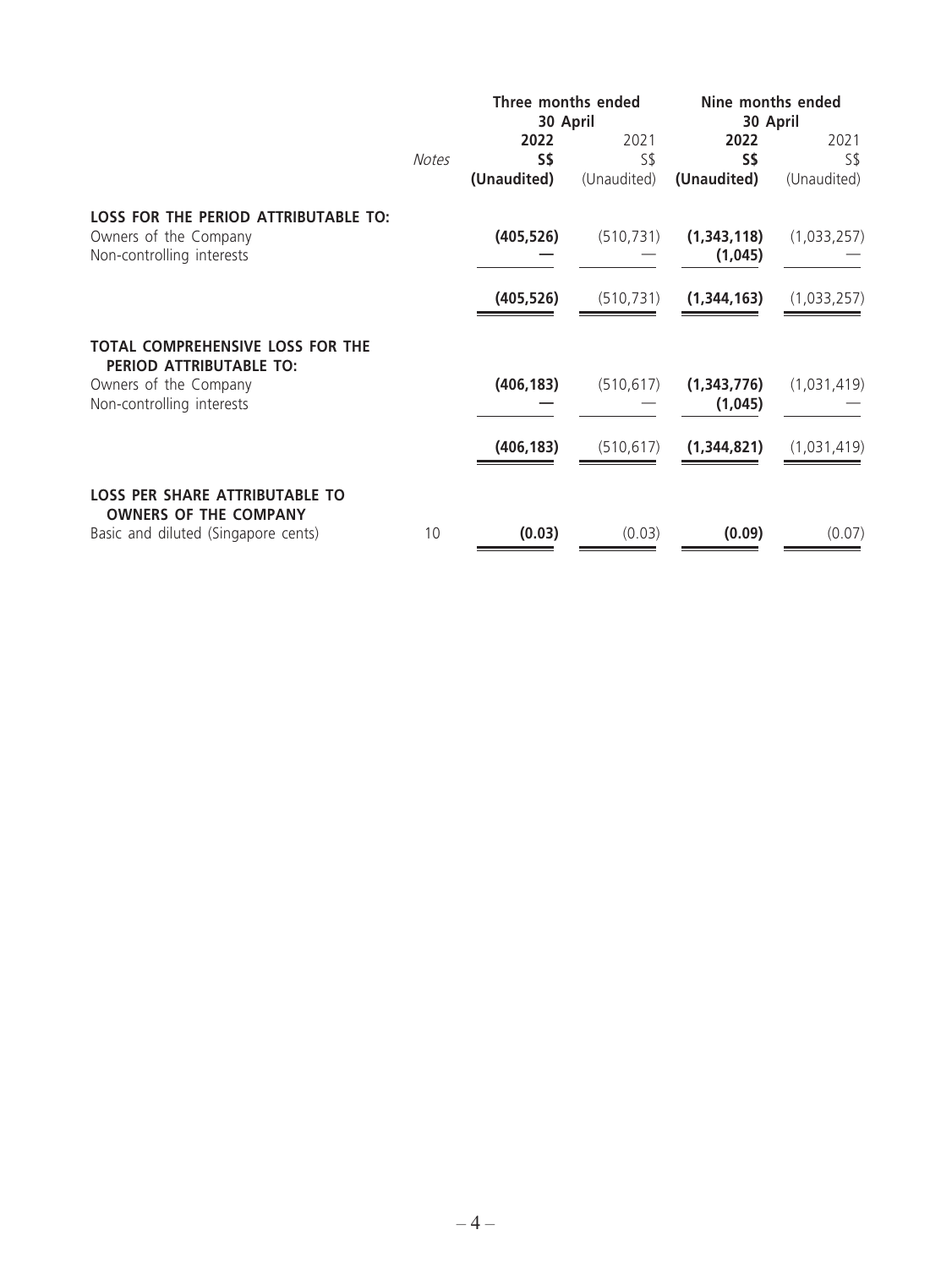## **UNAUDITED CONDENSED CONSOLIDATED STATEMENT OF CHANGES IN EQUITY**

For the nine months ended 30 April 2022

|                                                                                             | Attributable to owners of the Company |                  |                   | Non-             |          |                                       |                          |                          |                            |
|---------------------------------------------------------------------------------------------|---------------------------------------|------------------|-------------------|------------------|----------|---------------------------------------|--------------------------|--------------------------|----------------------------|
|                                                                                             | Share<br>capital                      | Share<br>premium | Merger<br>reserve | Other<br>reserve | reserve  | <b>Exchange Accumulated</b><br>losses | Total                    | controlling<br>interests | Total<br>equity            |
|                                                                                             | S\$                                   | S\$              | S\$               | S\$              | S\$      | S\$                                   | S <sub>5</sub>           | S\$                      | S\$                        |
| 2022<br>At 1 August 2021<br>(audited)<br>Loss for the period                                | 519,800                               | 14,228,837       | (2,379,552)       |                  | 47       | (9,374,303)<br>(1,343,118)            | 2,994,829<br>(1,343,118) | (1,045)                  | 2,994,829<br>(1, 344, 163) |
| Other comprehensive loss<br>for the period:<br>- Exchange differences on                    |                                       |                  |                   |                  |          |                                       |                          |                          |                            |
| translation of foreign<br>operations                                                        |                                       |                  |                   |                  | (658)    |                                       | (658)                    |                          | (658)                      |
| Total comprehensive loss<br>for the period<br>Non-controlling interests<br>arising from the |                                       |                  |                   |                  | (658)    | (1,343,118)                           | (1,343,776)              | (1,045)                  | (1,344,821)                |
| acquisition of a<br>subsidiary                                                              |                                       |                  |                   |                  |          |                                       |                          | 847                      | 847                        |
| At 30 April 2022<br>(unaudited)                                                             | 519,800                               | 14,228,837       | (2,379,552)       |                  | (611)    | (10,717,421)                          | 1,651,053                | (198)                    | 1,650,855                  |
| 2021                                                                                        |                                       |                  |                   |                  |          |                                       |                          |                          |                            |
| At 1 August 2020<br>(audited)                                                               | 519,800                               | 14,228,837       | (2,379,552)       | (4,958)          | (1, 258) | (8,025,169)                           | 4,337,700                |                          | 4,337,700                  |
| Loss for the period<br>Other comprehensive<br>income for the period:                        |                                       |                  |                   |                  |          | (1,033,257)                           | (1,033,257)              |                          | (1,033,257)                |
| - Exchange differences on<br>translation of foreign<br>operations                           |                                       |                  |                   |                  | 716      |                                       | 716                      |                          | 716                        |
| - Reclassification<br>adjustment from<br>exchange reserve upon<br>deregistration of         |                                       |                  |                   |                  |          |                                       |                          |                          |                            |
| subsidiary                                                                                  |                                       |                  |                   |                  | 1,122    |                                       | 1,122                    |                          | 1,122                      |
| Total comprehensive<br>income/(loss) for the                                                |                                       |                  |                   |                  |          |                                       |                          |                          |                            |
| period<br>Deregistration of a                                                               |                                       |                  |                   |                  | 1,838    | (1,033,257)                           | (1,031,419)              |                          | (1,031,419)                |
| subsidiary                                                                                  |                                       |                  |                   | 4,958            |          |                                       | 4,958                    |                          | 4,958                      |
| At 30 April 2021<br>(unaudited)                                                             | 519,800                               | 14,228,837       | (2,379,552)       |                  | 580      | (9,058,426)                           | 3,311,239                |                          | 3,311,239                  |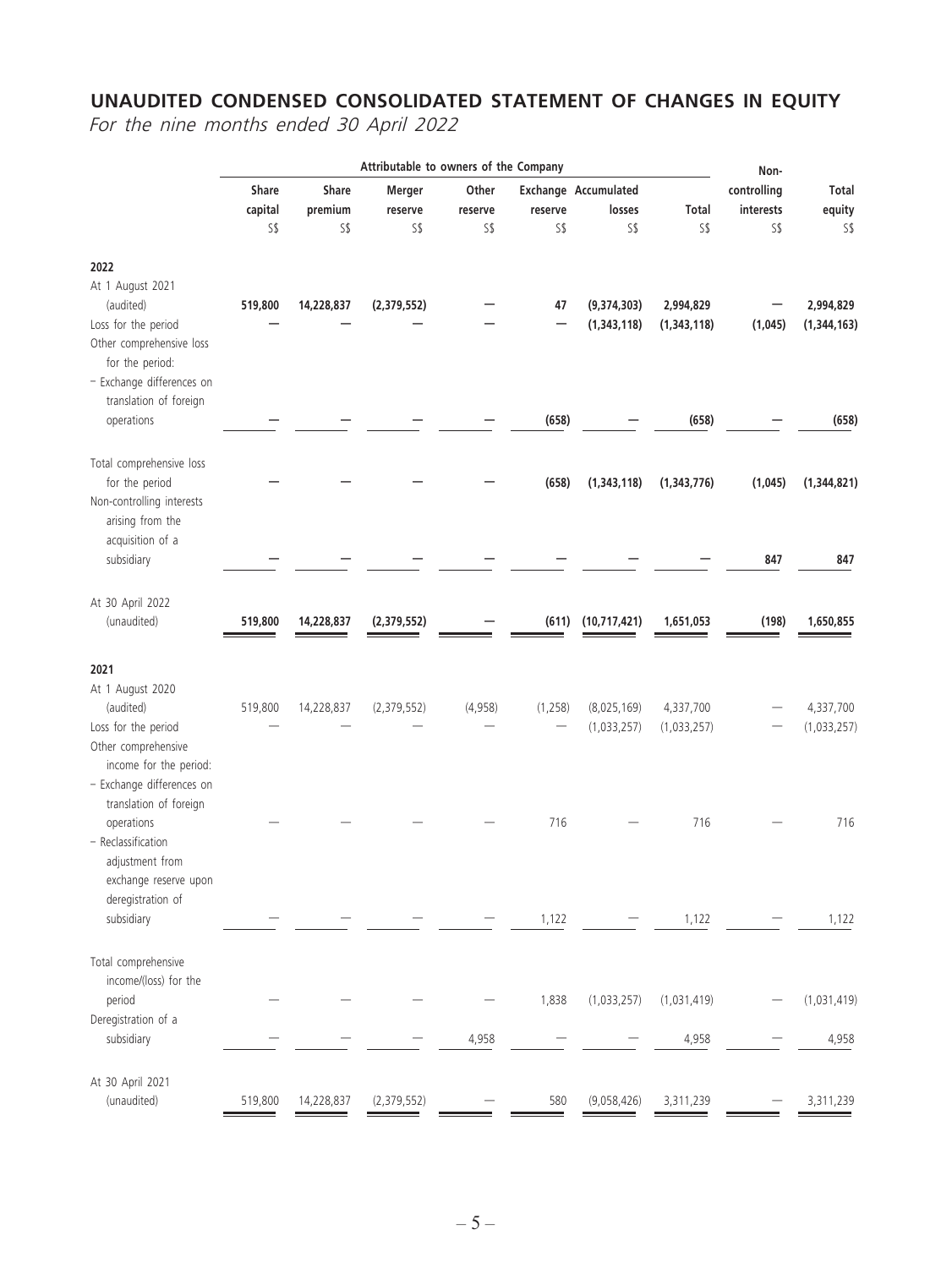## **NOTES TO THE UNAUDITED CONDENSED CONSOLIDATED FINANCIAL STATEMENTS**

For the nine months ended 30 April 2022

#### **1. CORPORATE INFORMATION**

SingAsia Holdings Limited (the "Company") is an exempted company with limited liability incorporated in the Cayman Islands and its shares are listed on GEM of the Stock Exchange on 15 July 2016. The Company's registered office address is Windward 3, Regatta Office Park, P.O. Box 1350, Grand Cayman KY1-1108, Cayman Islands. The Company was registered with the Registrar of Companies in Hong Kong as a non-Hong Kong company under Part 16 of the Companies Ordinance (Chapter 622 of the Laws of Hong Kong) (the "Companies Ordinance") on 22 December 2015 and the principal place of business registered in Hong Kong is Rooms 911–912, 9/F, Wing On Centre, 111 Connaught Road, Central, Hong Kong. The head office and principal place of business of the Group is 60 Paya Lebar Road, #12–29 Paya Lebar Square, Singapore 409051.

The Company is an investment holding company. The Group was involved in the following principal activities:

- manpower outsourcing
- manpower recruitment
- manpower training

#### **2. BASIS OF PREPARATION**

These unaudited condensed consolidated financial statements have been prepared in accordance with International Financial Reporting Standards ("IFRSs"), which collective term includes all applicable IFRSs, International Accounting Standards ("IASs") and Interpretations promulgated by the International Accounting Standards Board and the applicable disclosure requirements of the Companies Ordinance. These unaudited condensed consolidated financial statements also comply with the applicable disclosure requirements of the GEM Listing Rules.

These unaudited condensed consolidated financial statements have been prepared under the historical cost convention. These unaudited condensed consolidated financial statements are presented in Singapore dollars ("S\$"), which is the functional currency of the Company, except when otherwise indicated. The unaudited condensed financial statements should be read in conjunction with the audited consolidated financial statements for the year ended 31 July 2021.

Historical cost is generally based on the fair value of the consideration given in exchange for goods and services.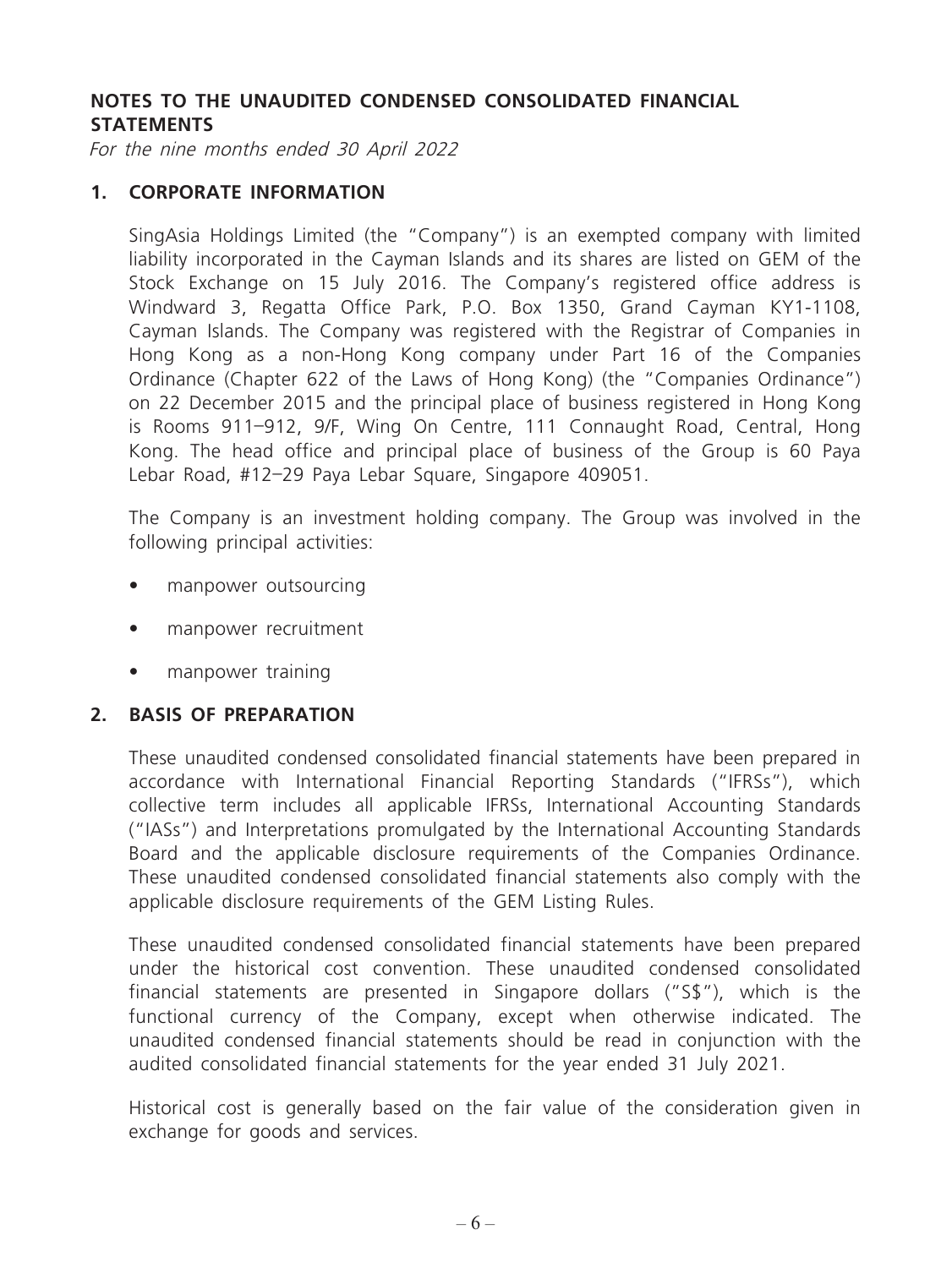Fair value is the price that would be received to sell an asset or paid to transfer a liability in an orderly transaction between market participants at the measurement date, regardless of whether that price is directly observable or estimated using another valuation technique. In estimating the fair value of an asset or a liability, the Group considers the characteristics of the asset or liability if market participants would take those characteristics into account when pricing the asset or liability at the measurement date. Fair value for measurement and/or disclosure purposes in these unaudited condensed consolidated financial statements is determined on such a basis, except for share-based payment transactions that are within the scope of IFRS 2, leasing transactions that are accounted for in accordance with IFRS 16, and measurements that have some similarities to fair value but are not fair value, such as net realisable value in IAS 2 or value in use in IAS 36.

In addition, for financial reporting purposes, fair value measurements are categorised into Level 1, 2 or 3 based on the degree to which the inputs to the fair value measurements are observable and the significance of the inputs to the fair value in its entirety, which are described as follows:

- Level 1 inputs are quoted prices (unadjusted) in active markets for identical assets or liabilities that the entity can access at the measurement date;
- Level 2 input are inputs, other than quoted prices included within Level 1, that are observable for the asset or liability, either directly or indirectly; and
- Level 3 inputs are unobservable inputs for the asset or liability.

The accounting policies and methods of computation used in the preparation of these unaudited condensed consolidated financial statements are consistent with those used in the consolidated financial statements for the year ended 31 July 2021, except for the adoption of the new/revised IFRSs that are relevant to the Group and effective from the current accounting period.

## **3. APPLICATION OF NEW AND REVISED INTERNATIONAL FINANCIAL REPORTING STANDARDS ("IFRSs")**

During the nine months ended 30 April 2022, the Group has adopted all the new and revised IFRSs issued by the International Accounting Standards Board (the "IASB"), which are effective for the Group's financial period beginning on or after 1 August 2021. The adoption of these new and revised IFRSs did not have any significant effect on the unaudited condensed consolidated financial statements.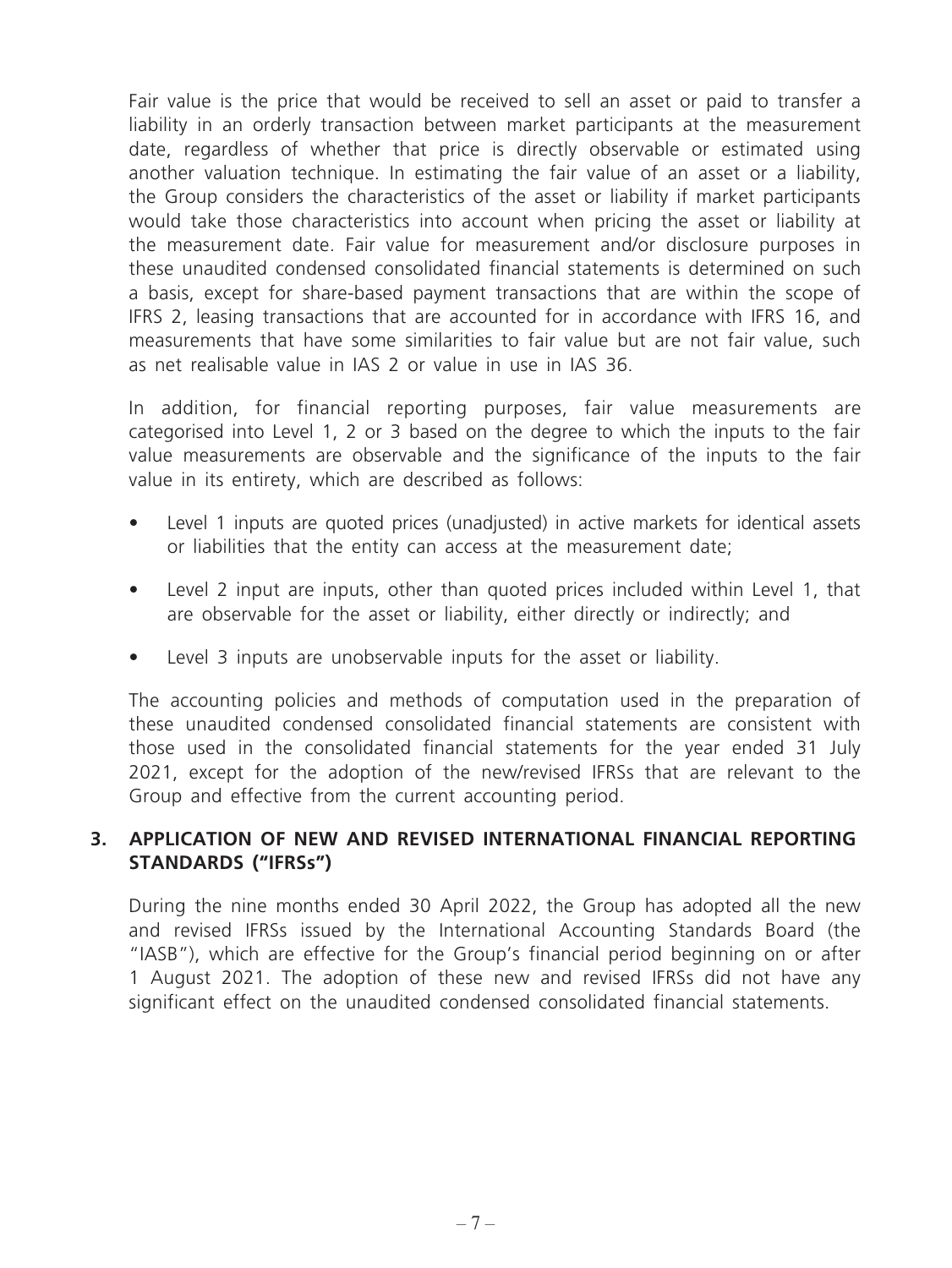## **4. SEGMENT INFORMATION**

### **Segment information**

The Group is principally engaged in provision of manpower outsourcing, recruitment and training service in Singapore. Information reported internally to the chief operating decision maker ("CODM") for the purpose or resource allocation and assessment of segment performance focuses on types of goods or services delivered or provided. The Group presents the operating results as a whole since Group's resources are integrated and no discrete operating segments is available. Accordingly, the operation of the Group constitutes only one single operating segment and no further analysis of this single segment is presented.

## **Geographical information**

The Group principally operates in Singapore, which is also the place of domicile. The Group's revenue for the nine months ended 30 April 2022 and 2021 are all derived from Singapore. Majority of the Group's non-current assets are located in Singapore.

#### **Information about major customers**

For the nine months ended 30 April 2022, revenue of S\$4,039,000 (2021: S\$2,560,000) was derived from the provision of manpower services to our customers who individually contributed over 10% of the Group's total revenue.

#### **5. REVENUE**

|                                         | Three months ended<br>30 April |             | Nine months ended<br>30 April |             |
|-----------------------------------------|--------------------------------|-------------|-------------------------------|-------------|
|                                         | 2022                           |             | 2022                          | 2021        |
|                                         | S\$                            | S\$         | S\$                           | S\$         |
|                                         | (Unaudited)                    | (Unaudited) | (Unaudited)                   | (Unaudited) |
| Revenue from contract with<br>customers |                                |             |                               |             |
| Manpower outsourcing                    | 2,091,715                      | 1,923,997   | 6,329,224                     | 4,567,360   |
| Manpower recruitment                    | 47,331                         | 18,766      | 66,171                        | 42,776      |
|                                         | 2,139,046                      | 1,942,763   | 6,395,395                     | 4,610,136   |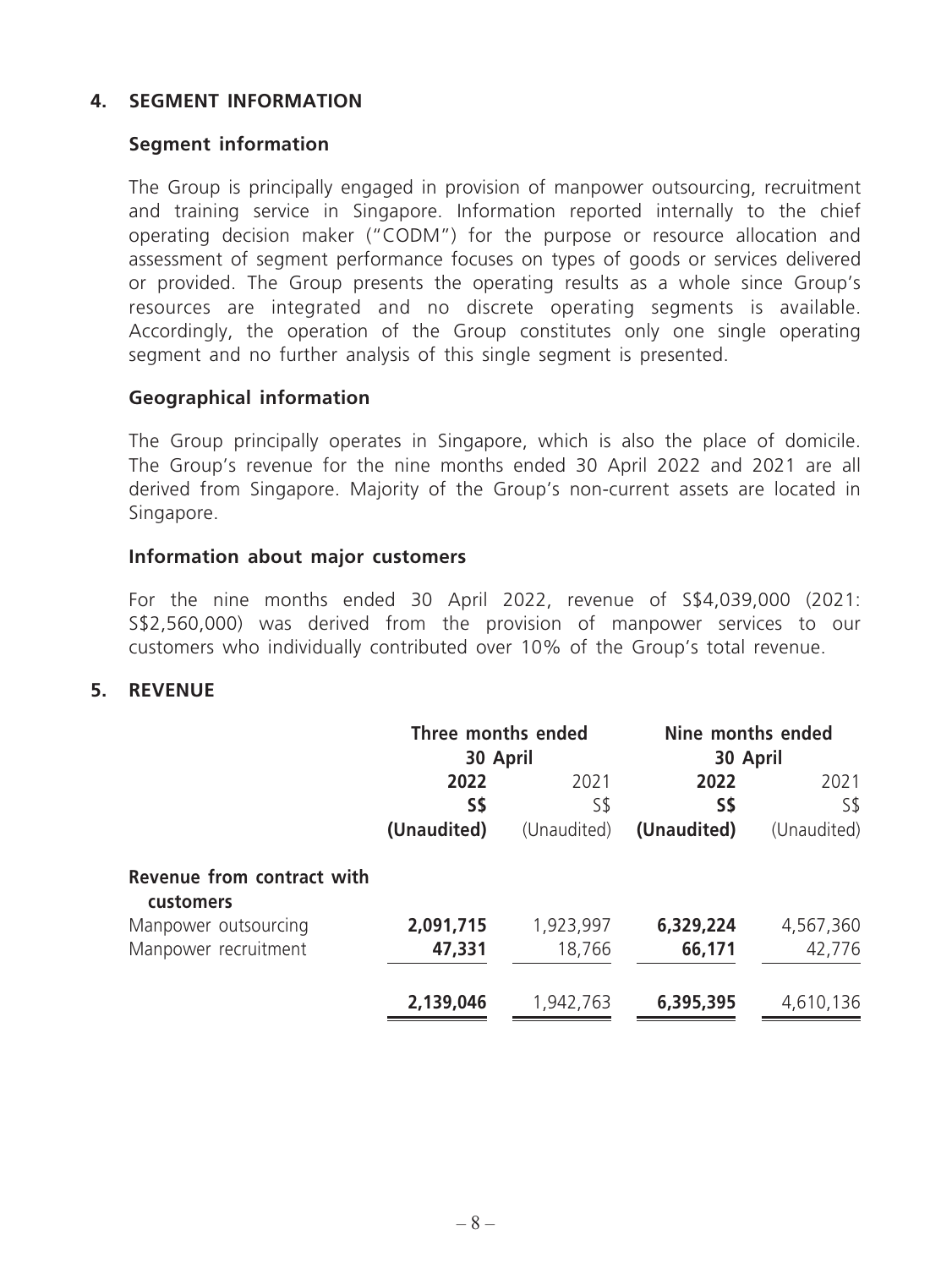## **6. OTHER INCOME**

|                     | Three months ended |             | Nine months ended |             |
|---------------------|--------------------|-------------|-------------------|-------------|
|                     | 30 April           |             | 30 April          |             |
|                     | 2022               | 2021        | 2022              | 2021        |
|                     | S\$                | S\$         | S\$               | S\$         |
|                     | (Unaudited)        | (Unaudited) | (Unaudited)       | (Unaudited) |
| Government grants   | 130,585            | 72,634      | 178,457           | 633,127     |
| Sundry income       | 13,307             | 8,511       | 28,426            | 13,620      |
| Forfeiture income   | 4,200              | 2,375       | 7,700             | 4,200       |
| Sale of merchandise | 3,344              | 1,898       | 3,573             | 8,635       |
|                     | 151,436            | 85,418      | 218,156           | 659,582     |

## **7. FINANCE COSTS**

|                       | Three months ended |             | Nine months ended |             |
|-----------------------|--------------------|-------------|-------------------|-------------|
|                       | 30 April           |             | 30 April          |             |
|                       | 2022               | 2021        | 2022              | 2021        |
|                       | S\$                | S\$         | S\$               | S\$         |
|                       | (Unaudited)        | (Unaudited) | (Unaudited)       | (Unaudited) |
| Interest expense on:  |                    |             |                   |             |
| $-$ bank borrowings   | 12,047             | 18,422      | 40,429            | 58,632      |
| $-$ lease liabilities | 3,833              | 2,822       | 10,870            | 10,196      |
|                       | 15,880             | 21,244      | 51,299            | 68,828      |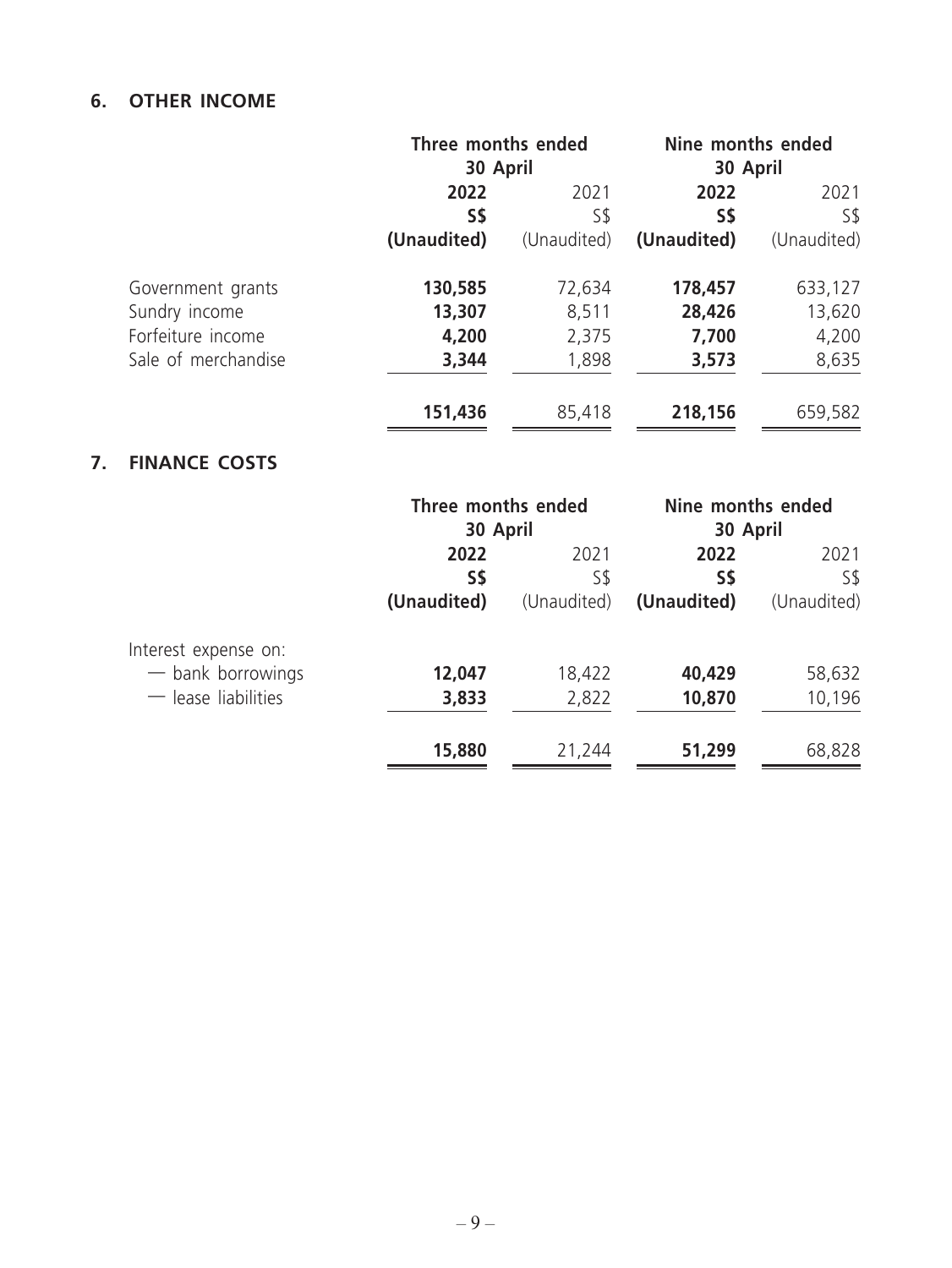## **8. LOSS BEFORE TAX**

The Group's loss before tax is arrived at after charging:

|                                                                                                                                           | Three months ended<br>30 April |                                   | Nine months ended<br>30 April |             |
|-------------------------------------------------------------------------------------------------------------------------------------------|--------------------------------|-----------------------------------|-------------------------------|-------------|
|                                                                                                                                           | 2022<br>S\$                    | 2021<br>2022<br>S\$<br><b>S\$</b> |                               | 2021<br>S\$ |
|                                                                                                                                           | (Unaudited)                    | (Unaudited)                       | (Unaudited)                   | (Unaudited) |
| Cost of services<br>Depreciation of property, plant                                                                                       | 1,666,817                      | 1,469,850                         | 4,950,316                     | 3,423,264   |
| and equipment                                                                                                                             | 41,507                         | 65,465                            | 140,466                       | 206,690     |
| Depreciation of right-of-use<br>assets<br>Net allowance for/(reversal of)<br>expected credit losses in                                    | 104,750                        | 81,147                            | 358,652                       | 240,158     |
| respect of trade receivables,<br>contract assets, deposits and<br>other receivables<br>Employee benefit expenses<br>(excluding directors' | 196                            | 2,183                             | 616                           | (6,075)     |
| remuneration):<br>- Salaries and bonuses<br>- Contributions to defined                                                                    | 1,741,869                      | 1,680,674                         | 5,277,258                     | 3,976,332   |
| contribution plans                                                                                                                        | 164,182                        | 204,156                           | 598,377                       | 468,712     |
| - Foreign Worker Levy<br>- Other short-term benefits                                                                                      | 56,740<br>8,211                | 68,847                            | 165,142<br>24,070             | 182,936     |

For the nine months ended 30 April 2022, cost of services includes S\$4,321,002 (2021: S\$2,934,573) related to salaries and bonuses, S\$481,280 (2021: S\$334,605) related to contributions to defined contribution plans and S\$144,972 (2021: S\$142,286) related to foreign worker levy, which amounts are also included in the respective total amounts disclosed separately above.

For the three months ended 30 April 2022, cost of services includes S\$1,488,306 (2021: S\$1,263,573) related to salaries and bonuses, S\$127,319 (2021: S\$148,631) related to contributions to defined contribution plans and S\$49,940 (2021: S\$56,272) related to foreign worker levy, which amounts are also included in the respective total amounts disclosed separately above.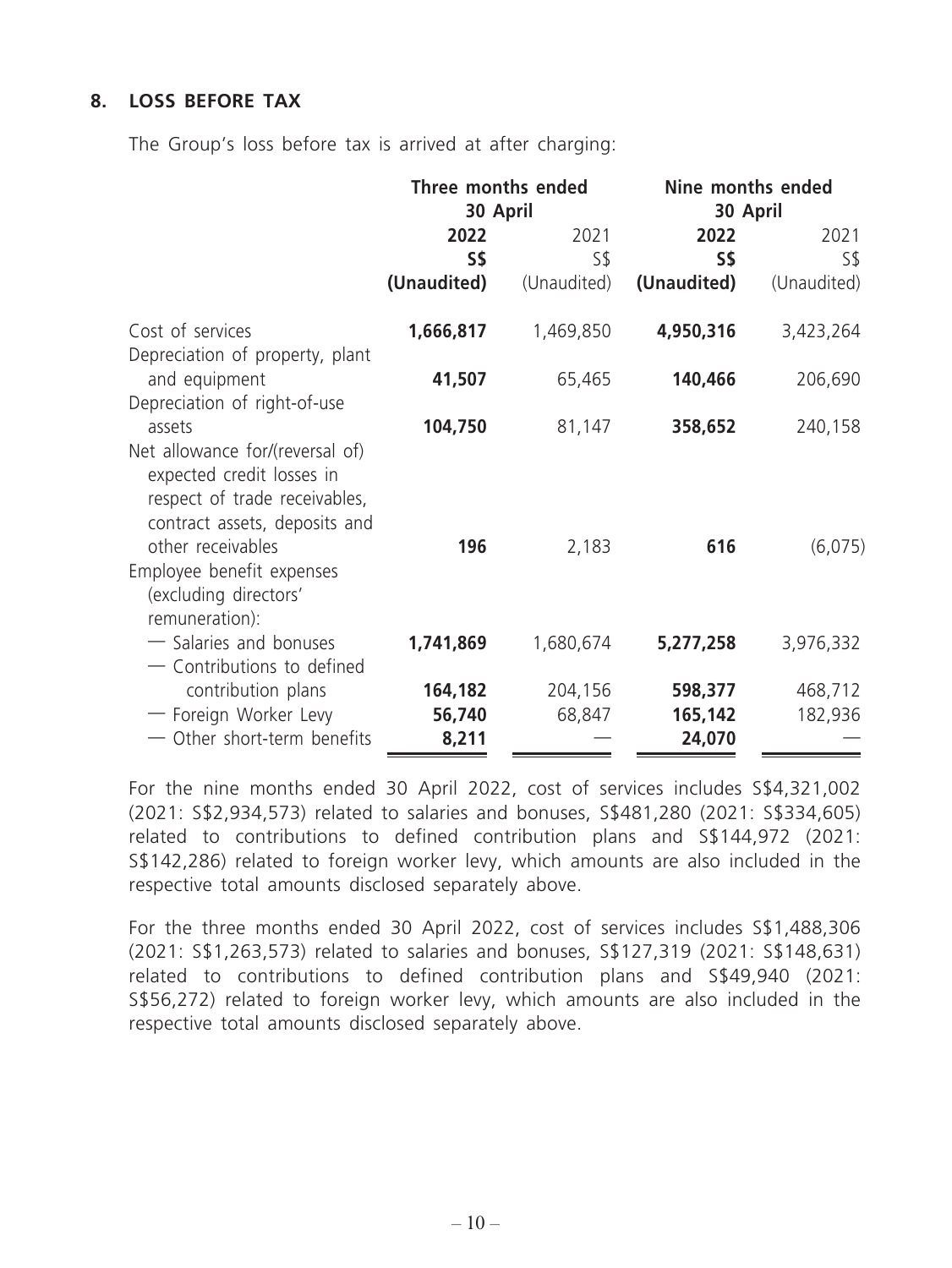## **9. INCOME TAX (CREDIT)/EXPENSE**

The Group is subject to income tax on an entity basis on profits arising in or derived from the jurisdictions in which entities of the Group are domiciled and operated.

Under the two-tiered profits tax rates regime, the first HK\$2 million of profits of the qualifying group entity will be taxed at 8.25%, and profits above HK\$2 million will be taxed at 16.5%.

The Group considered the amount involved upon implementation of the two-tiered profits tax rates regime as insignificant to the consolidated financial statements. Hong Kong Profits Tax is calculated at 16.5% of the estimated assessable profit for both periods. No Hong Kong Profits Tax has been provided since no assessable profit arose in Hong Kong for the nine months ended 30 April 2022 and 2021.

Singapore Corporate Income Tax has been provided at the rate of 17% (2021: 17%) on the chargeable income arising in Singapore during the period after offsetting any tax losses brought forward.

|                                                                              | Three months ended<br>30 April |                            | Nine months ended<br>30 April |                            |  |
|------------------------------------------------------------------------------|--------------------------------|----------------------------|-------------------------------|----------------------------|--|
|                                                                              | 2022<br>S\$<br>(Unaudited)     | 2021<br>S\$<br>(Unaudited) | 2022<br>S\$<br>(Unaudited)    | 2021<br>S\$<br>(Unaudited) |  |
| Current income tax:<br>(Over)/under provision in<br>respect of prior periods |                                |                            | (278)                         | 3,540                      |  |
| Total tax (credit)/expense for the<br>period                                 |                                |                            | (278)                         | 3,540                      |  |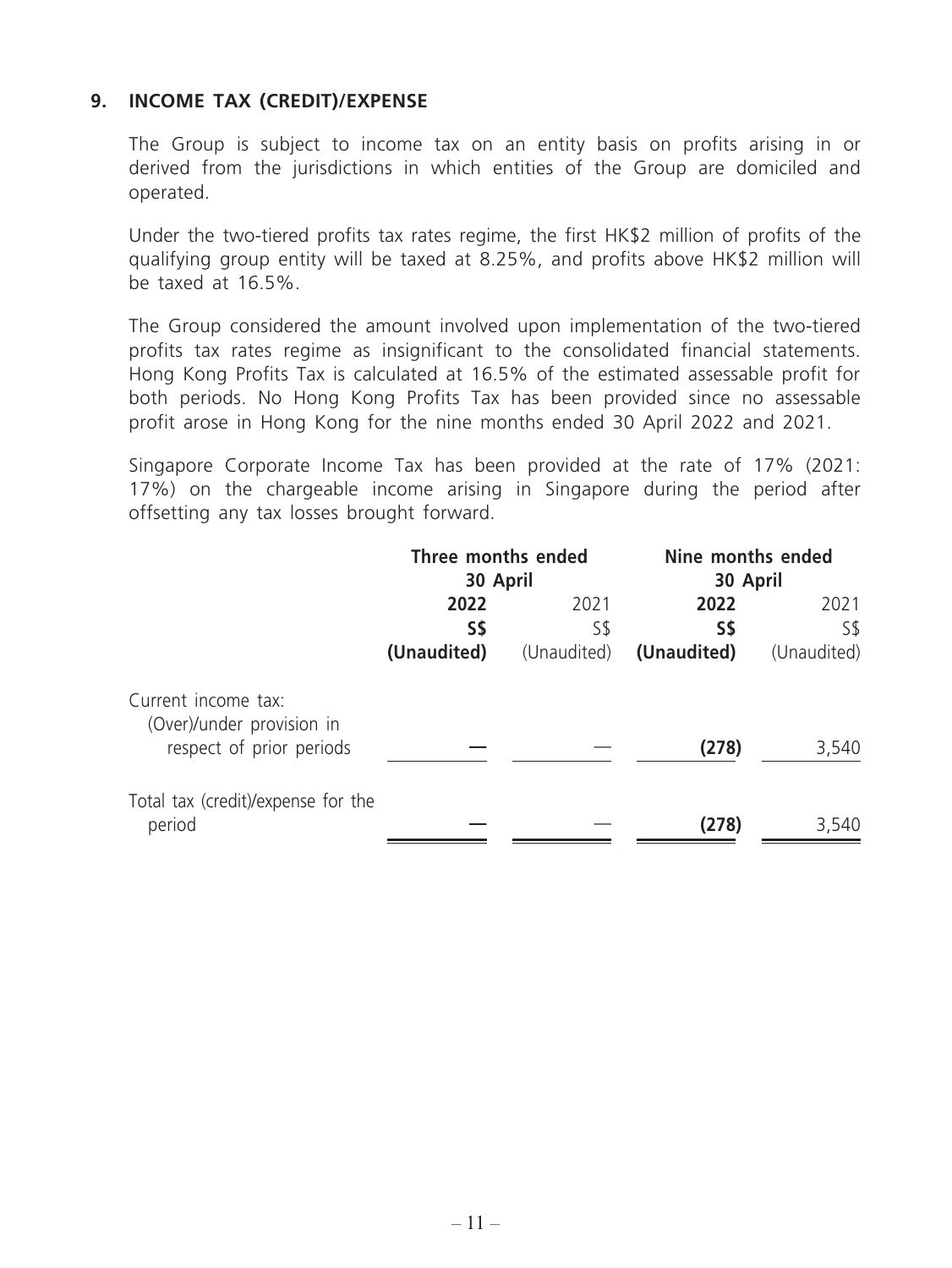## **10. LOSS PER SHARE ATTRIBUTABLE TO OWNERS OF THE COMPANY**

|                                                       | Three months ended<br>30 April |                     | Nine months ended<br>30 April |                     |
|-------------------------------------------------------|--------------------------------|---------------------|-------------------------------|---------------------|
|                                                       | 2022<br>(Unaudited)            | 2021<br>(Unaudited) | 2022<br>(Unaudited)           | 2021<br>(Unaudited) |
| Loss attributable to owners of the<br>Company $(Ss)$  | (405,526)                      | (510, 731)          | (1,343,118)                   | (1,033,257)         |
| Weighted average number of shares<br>in issue         | 1,500,000,000                  | 1,500,000,000       | 1,500,000,000                 | 1,500,000,000       |
| Basic and diluted loss per share<br>(Singapore cents) | (0.03)                         | (0.03)              | (0.09)                        | (0.07)              |

The diluted loss per share is the same as the basic loss per share as the Group had no potentially dilutive ordinary shares in issue during the nine months and three months ended 30 April 2022 and 2021.

#### **11. DIVIDENDS**

The Board does not recommend the payment of an interim dividend for the nine months ended 30 April 2022 (2021: Nil).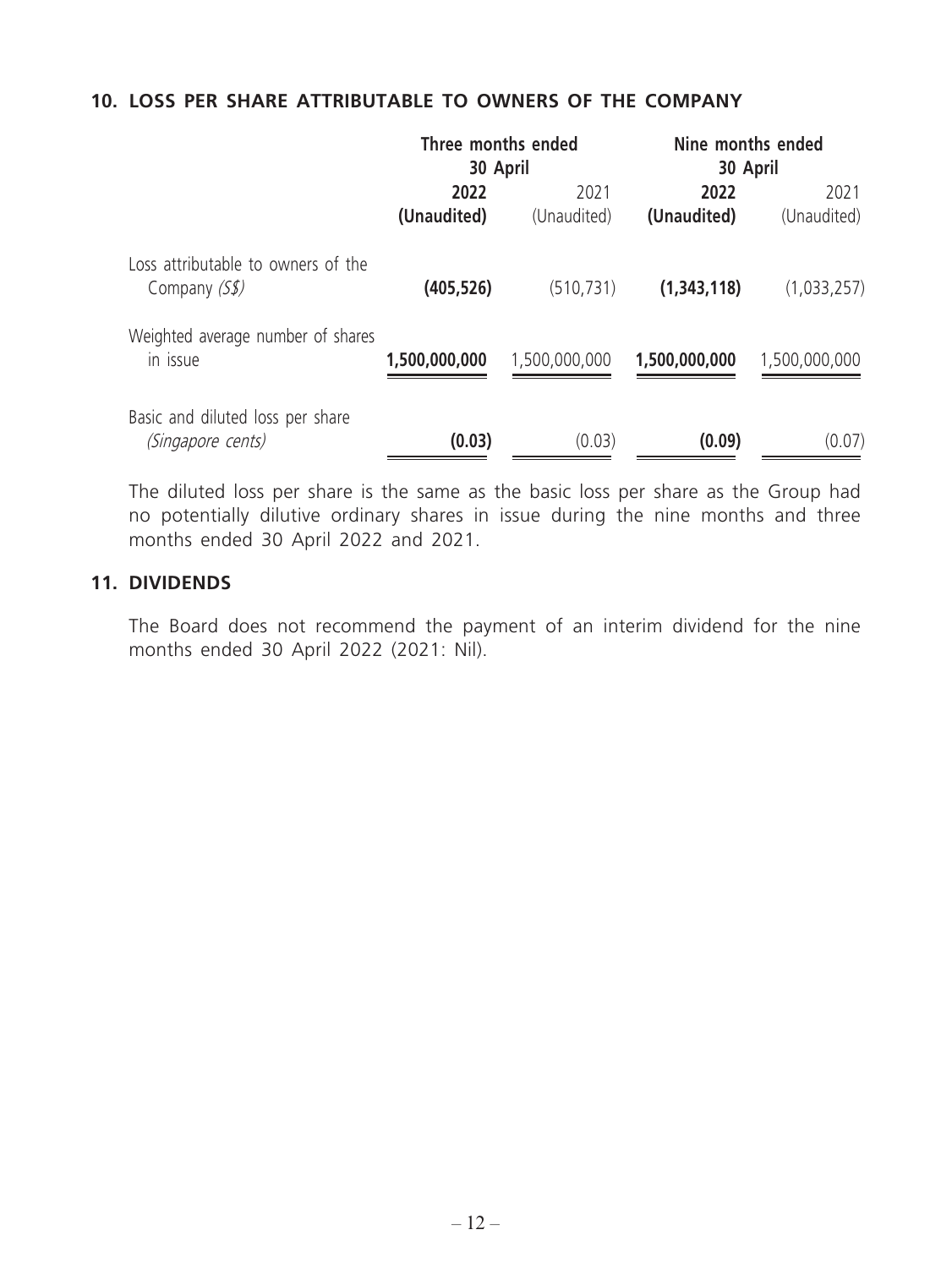### **12. RELATED PARTY TRANSACTIONS**

|     |                                                                                                         | Three months ended<br>30 April |             | Nine months ended<br>30 April |             |
|-----|---------------------------------------------------------------------------------------------------------|--------------------------------|-------------|-------------------------------|-------------|
|     |                                                                                                         | 2022                           | 2021        | 2022                          | 2021        |
|     |                                                                                                         | S\$                            | $S\$        | S\$                           | S\$         |
|     |                                                                                                         | (Unaudited)                    | (Unaudited) | (Unaudited)                   | (Unaudited) |
| (a) | <b>Transaction with related</b><br>parties<br>Manpower outsourcing<br>services income from<br>(Note 1): |                                |             |                               |             |
|     | - The Ramen Stall Pte.<br>Ltd. ("Ramen Stall")<br>- The Ramen Stall (NBR) II<br>Pte. Ltd. ("Ramen Stall |                                | 9,692       |                               | 13,792      |
|     | $\parallel$ ")<br>- The Dim Sum Place Pte.                                                              |                                | 11,900      |                               | 15,900      |
|     | Ltd. ("Dim Sum<br>$Place'$ )<br>- G7 Sin Ma Live<br>Seafood Restaurant                                  |                                | 11,000      |                               | 14,600      |
|     | Pte. Ltd ("G7")<br>- The Dim Sum Place<br>(CCP) II Pte. Ltd.<br>("Dim Sum Place                         |                                | 24,936      | 606                           | 34,651      |
|     | CCP''                                                                                                   |                                | 1,269       |                               | 1,269       |

Note:

(1) The Group has ongoing manpower outsourcing service agreements with Ramen Stall, Ramen Stall II, Dim Sum Place, G7 and Dim Sum Place CCP. Mr. Sim Hak Chor became a director and ultimate shareholder of these companies with effect from 31 December 2020. Mr. Sim Hak Chor is the Chairman and executive director of the Group. As a result, these companies became connected person under Chapter 20 of the GEM Listing Rules. These transactions constituted as a connected transaction but was exempt from the reporting and announcement requirements under Chapter 20 of the GEM Listing Rules as de minimis transactions.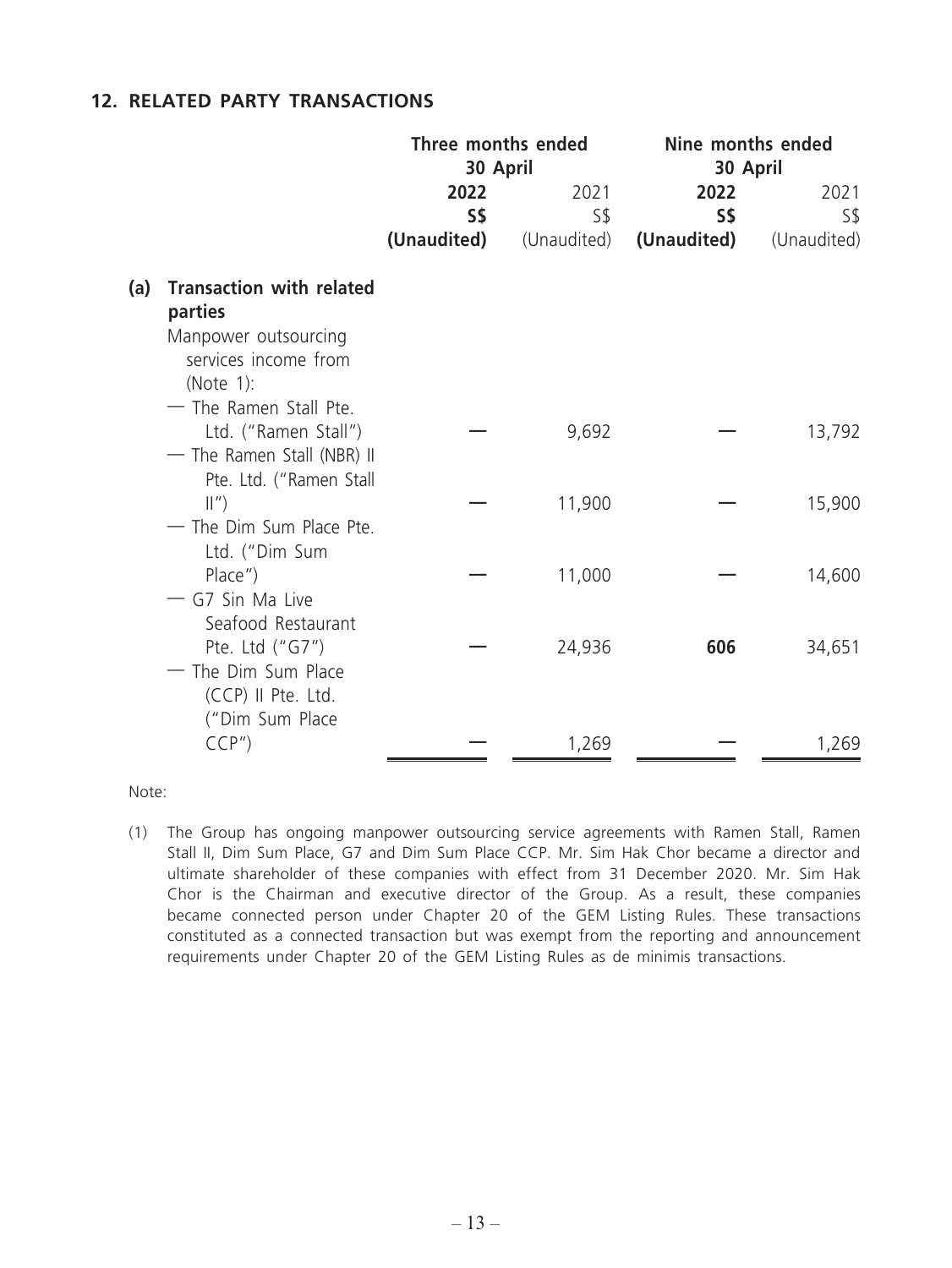## **(b) Compensation of Key Management Personnel**

|                                                  | Three months ended<br>30 April |             | Nine months ended<br>30 April |             |
|--------------------------------------------------|--------------------------------|-------------|-------------------------------|-------------|
|                                                  | 2022<br>2021<br>S\$<br>S\$     |             | 2022<br>S\$                   | 2021<br>S\$ |
|                                                  | (Unaudited)                    | (Unaudited) | (Unaudited)                   | (Unaudited) |
| Salaries and bonuses<br>Contributions to defined | 279,177                        | 271,628     | 777,673                       | 701,356     |
| contribution plans                               | 17,558                         | 24,333      | 53,081                        | 54,933      |
|                                                  | 296,735                        | 295,961     | 830,754                       | 756,289     |

The remuneration of executive directors and key executives of the Group is determined by having regard to the performance of individuals of the Group and market trends.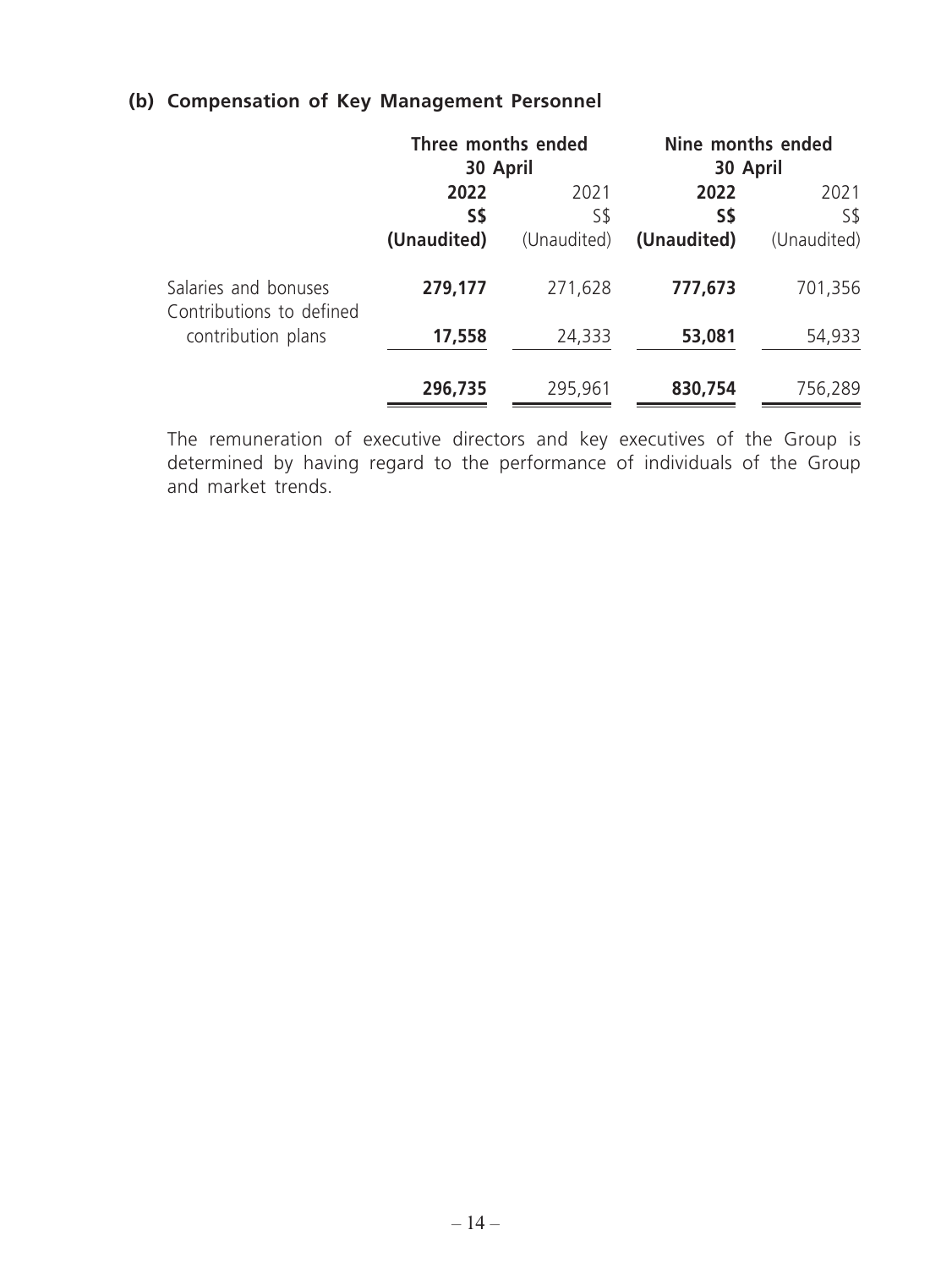## **MANAGEMENT DISCUSSION AND ANALYSIS**

### **FINANCIAL REVIEW**

### **Revenue**

The Group's revenue for the nine months ended 30 April 2022 was mainly generated from manpower outsourcing and manpower recruitment services. The Group's revenue increased by approximately S\$1,785,000 from approximately S\$4,610,000 for the nine months ended 30 April 2021 to approximately S\$6,395,000 for the nine months ended 30 April 2022. It was mainly attributable to increase in Group's revenue from manpower outsourcing services.

The revenue from manpower outsourcing services increased by approximately S\$1,762,000 or 38.6% from approximately S\$4,567,000 for the nine months ended 30 April 2021 to approximately S\$6,329,000 for the nine months ended 30 April 2022. It was mainly due to increase in demand from our existing and new customers followed by the lifting of COVID-19 safe management measures by Singapore Government. Our customers from manpower outsourcing services are mostly from hospitality sector which were severely affected by the COVID-19 pandemic.

## **Gross profit**

The Group's overall gross profit increased from approximately S\$1,187,000 for the nine months ended 30 April 2021 to approximately S\$1,445,000 for the nine months ended 30 April 2022. The increase was in tandem with the increase in Group's revenue.

#### **Other income**

Other income decreased by approximately S\$442,000 from approximately S\$660,000 for the nine months ended 30 April 2021 to approximately S\$218,000 for the nine months ended 30 April 2022. There was no cash grant received under Jobs Support Scheme ("JSS") for the nine months ended 30 April 2022 as compared to nine months ended 30 April 2021. JSS was introduced by Singapore Government to help businesses to retain local employees and to provide cash flow support to businesses due to the impact of COVID-19 pandemic. Other income recorded for the nine months ended 30 April 2022 was mainly pertaining to other government grants.

#### **Administrative expenses**

Administrative expenses increased by approximately S\$46,000 from approximately S\$2,766,000 for the nine months ended 30 April 2021 to approximately S\$2,812,000 for the nine months ended 30 April 2022. It was mainly due to higher incentive and referral fees paid to casual workers.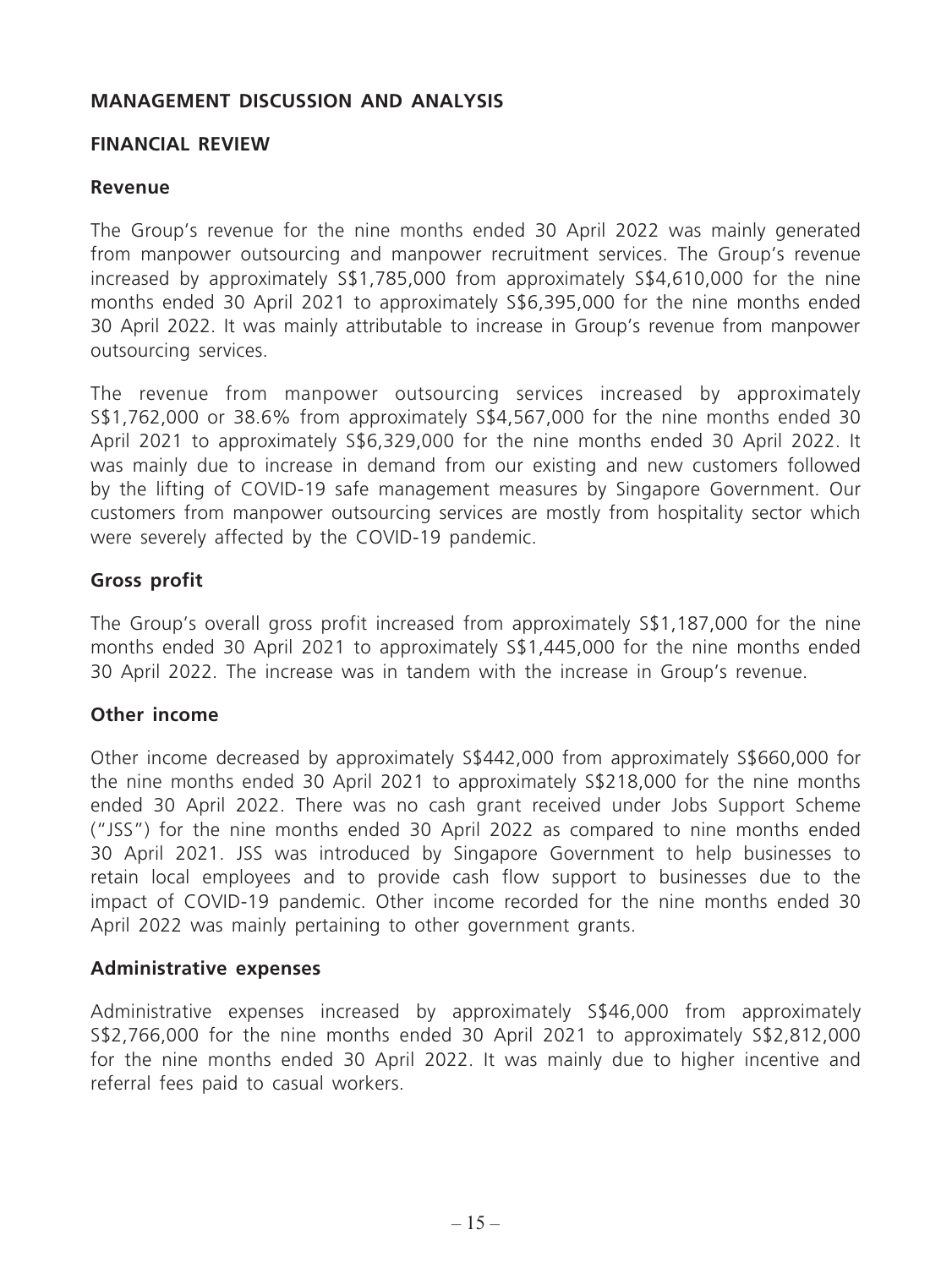## **Other operating expenses**

Other operating expenses increased by approximately S\$96,000 from approximately S\$48,000 for the nine months ended 30 April 2021 to approximately S\$144,000 for the nine months ended 30 April 2022. It was mainly due to (i) expenses incurred for relocation of Singapore office; (ii) higher advertisement expenses; and (iii) property, plant and equipment written off during the nine months ended 30 April 2022.

### **Loss for the period**

Due to the combined effect of the aforesaid factors, the Group recorded an unaudited loss of approximately S\$1,344,000 for the nine months ended 30 April 2022.

## **Employee information**

As at 30 April 2022, the Group had an aggregate of 103 employees (2021: 78), comprising of 3 executive Directors (2021: 2), 27 support staff (2021: 39), and 73 fulltime deployment staff (2021: 37).

Our employees remunerated according to their job scope and responsibilities. The Group offered attractive remuneration package in order to attract and retain high quality staff. Our employees are also entitled to discretionary bonus depending on their respective performance. Our foreign workers are employed on contractual basis and are remunerate according to their work skills.

#### **Liquidity and financial resources**

As at 30 April 2022, the Group had cash and cash equivalents of approximately S\$972,000 (31 July 2021: approximately S\$3,392,000) which were placed with major banks in Singapore. For the nine months ended 30 April 2022, cash and cash equivalents decreased by approximately S\$2,420,000 as compared to the balance at 31 July 2021. The decrease is mainly due to the net effect of (i) net cash outflows from the Group's operating activities; and (ii) repayment of bank borrowings.

#### **Use of proceeds from the Share Offer**

The Company was successfully listed on GEM on 15 July 2016 (the "Listing Date") by way of share offer of 50,000,000 new shares and 12,500,000 sale shares at the price of HK\$1 per share (the "Share Offer"). The net proceeds raised from the Share Offer were approximately HK\$26.1 million (approximately S\$4.49 million) after deducting listingrelated expenses.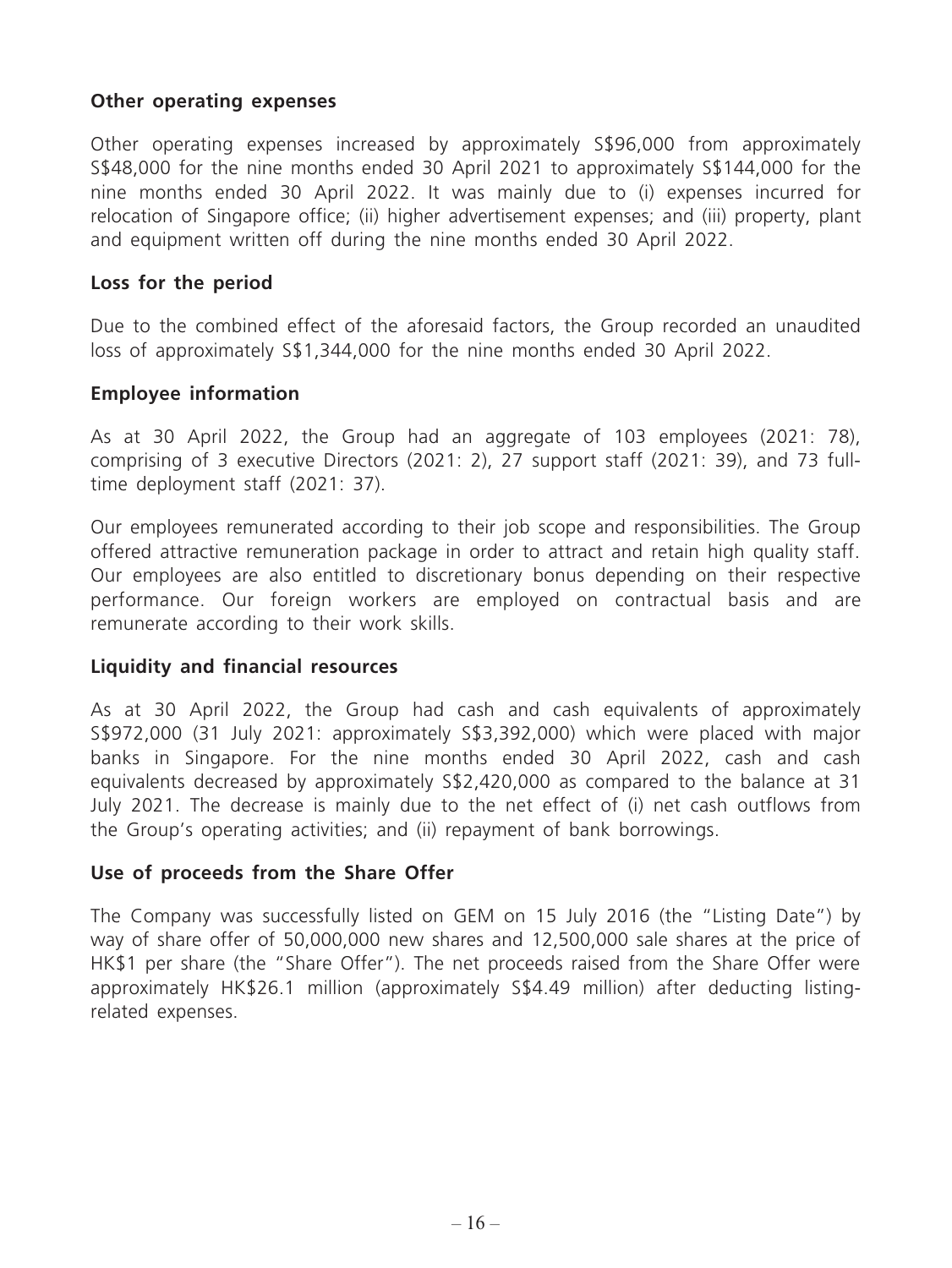On 25 October 2019, an aggregate of 250,000,000 new ordinary shares of the Company of par value of HK\$0.002 each (the "Subscription shares) were allotted and issued to Eden Publishing Pte. Ltd. at the Subscription price of HK\$0.052 per Subscription Share (the "Subscription"). The gross proceeds from the Subscription amounted to HK\$13,000,000 (approximately S\$2,257,000) and the net proceeds raised from the Subscription were approximately HK\$12,886,000 (approximately S\$2,237,000) after deducting transaction costs.

The net proceeds from the Share Offer and Subscription were fully utilised in the financial year ended 31 July 2020.

## **Capital structure**

For the nine months ended 30 September 2022, there has been no change in the capital structure of the Company. The Company's share capital comprises of ordinary shares. As at 30 April 2022, the Company's issued share capital was HK\$3,000,000 (equivalent to S\$519,800) and the number of its issued ordinary shares was 1,500,000,000 of HK\$0.002 each.

#### **BUSINESS REVIEW AND OUTLOOK**

The Group is a one-stop workforce solutions provider for companies and organisations looking to streamline their operations in the hotel and resort, retail, food and beverage ("F&B") sectors and other sectors outside the hospitality industry.

During the nine months ended 30 April 2022, our Group's revenue has improved, particularly from manpower outsourcing business. Our customers from manpower outsourcing services are mostly from hospitality sector. The lifting of most COVID-19 restrictions and re-opening of our borders to fully vaccinated travellers have improved the business for hospitality sector.

The Group expects continued improvement of revenue from manpower outsourcing services. The Group will continue to manage its business operations actively and frequently, keeping a close watch on any evolving COVID-19 variants and its impact on the business as well as to explore innovative solutions and business strategy to stay competitive in the industry.

On 10 December 2021, the Company entered into the sales and purchase agreement with Mr. Cheung Chim Pan, an independent third party. Pursuant to which, the Company agreed to purchase 49% of YESINSPACE LIMITED at a consideration of HK\$20,100,000 settled by the allotment and issue of 300,000,000 shares by the Company. For further details, please refer to the Company's announcements dated 10 December 2021, 26 January 2022, and 13 June 2022.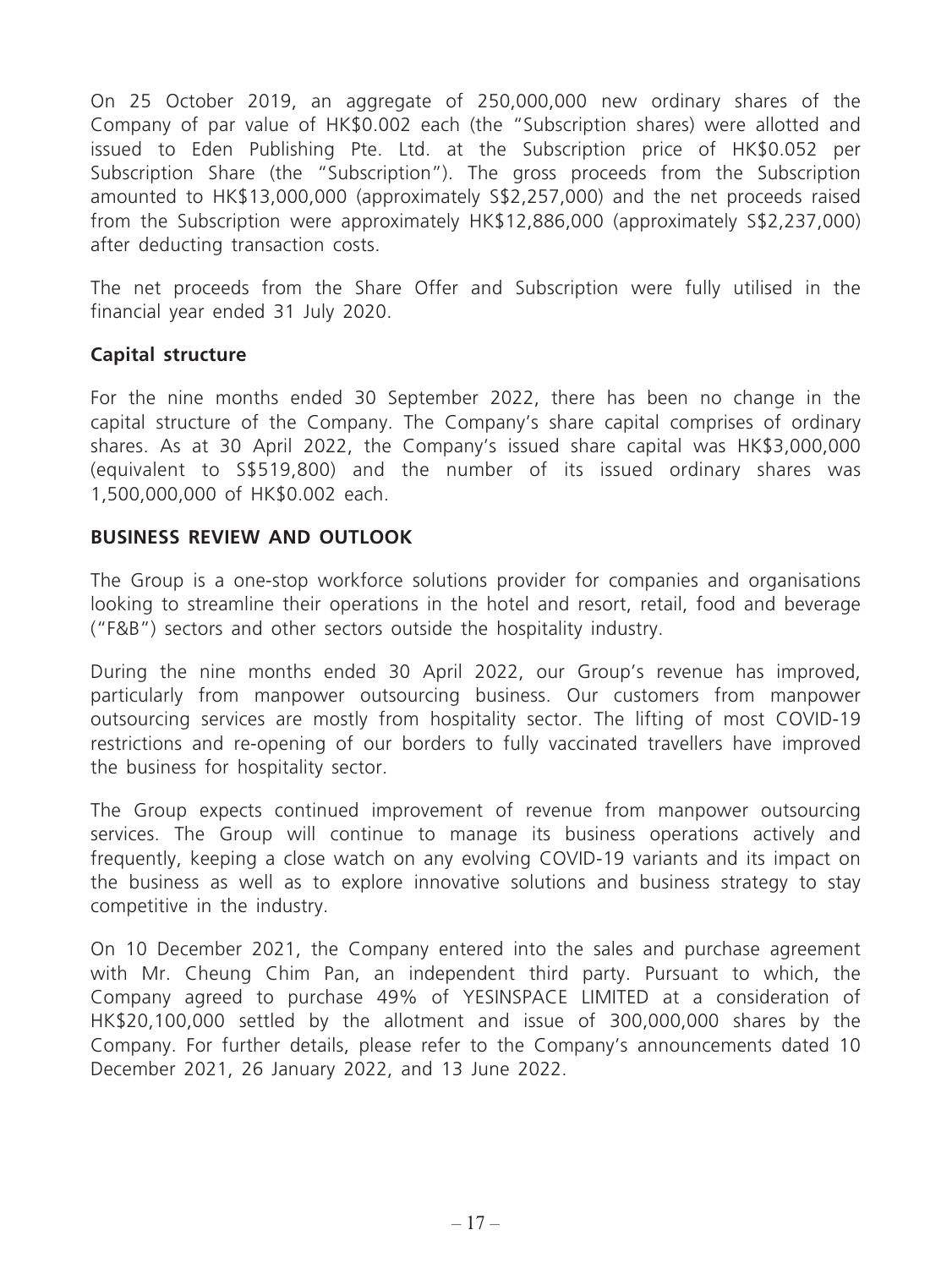### **CORPORATE GOVERNANCE AND OTHER INFORMATION**

## **DIRECTORS' AND CHIEF EXECUTIVE'S INTERESTS AND SHORT POSITIONS IN SHARES, UNDERLYING SHARES AND DEBENTURES OF THE COMPANY OR ITS ASSOCIATED CORPORATIONS**

As at 30 April 2022, the interests and short positions of each Director and chief executive of the Company in the shares, underlying shares and debentures of the Company or any of its associated corporations (within the meaning of Part XV of the Securities and Futures Ordinance (the "SFO")), which were required to be notified to the Company and the Stock Exchange pursuant to Divisions 7 and 8 of Part XV of the SFO (including interests or short positions which they were taken or deemed to have under such provisions of the SFO); or which were recorded in the register required to be kept by the Company pursuant to section 352 of the SFO; or as otherwise notified to the Company and the Stock Exchange pursuant to the required standards of dealings by directors referred to in Rule 5.46 to Rule 5.67 of the GEM Listing Rules, were as follows:

#### **Long positions in Ordinary Shares of the Company**

|                         | Number of shares held, capacity and<br>nature of interest |                                             |              |                                          |
|-------------------------|-----------------------------------------------------------|---------------------------------------------|--------------|------------------------------------------|
| <b>Name of Director</b> | <b>Directly</b><br>beneficially<br>owned                  | <b>Through</b><br>controlled<br>corporation | <b>Total</b> | Percentage of<br>issued share<br>capital |
| Mr. Sim Hak Chor (Note) |                                                           | 399,990,000                                 | 399,990,000  | 26.67%                                   |

Note: Centrex Treasure Holdings Limited is beneficially owned as to approximately 94.89% by Mr. Sim Hak Chor. Under the SFO, Mr. Sim Hak Chor is deemed to be interested in all the shares held by Centrex Treasure Holdings Limited. Details of the interest in the Company held by Centrex Treasure Holdings Limited are set out in the section headed "Substantial Shareholders' and Other Persons' Interests and Short Positions in Shares and Underlying Shares of the Company" below.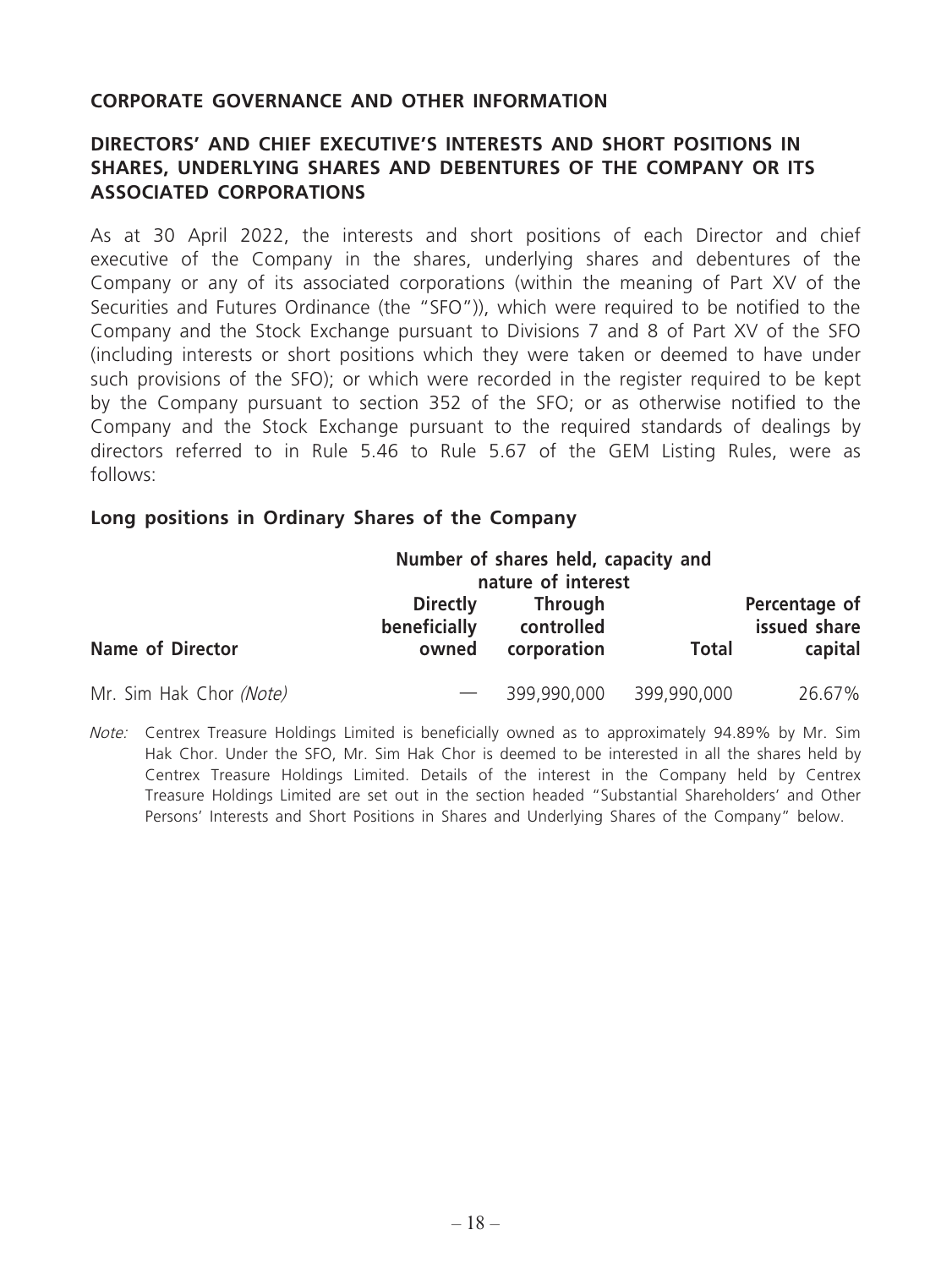## **Long Positions in Ordinary Shares of an Associated Corporation**

| Name of Associated Corporation Name                                           |                | <b>Capacity/Nature</b><br>of interest | Number of<br>shares held | Approximate<br>percentage of<br>issued share<br>capital |
|-------------------------------------------------------------------------------|----------------|---------------------------------------|--------------------------|---------------------------------------------------------|
| Centrex Treasure Holdings Limited Mr. Sim Hak Chor Beneficial owner<br>(Note) |                |                                       | 4.826                    | 94.89%                                                  |
| Centrex Treasure Holdings Limited<br>(Note)                                   | Ms. Serene Tan | Beneficial owner                      | 109                      | 2.14%                                                   |

Note: Centrex Treasure Holdings Limited is beneficially owned as to approximately 94.89% and 2.14% by Mr. Sim Hak Chor and Ms. Serene Tan respectively.

Save as disclosed above, as at 30 April 2022, none of the Directors and chief executive had registered an interest or short position in the shares, underlying shares or debentures of the Company or any of its associated corporations (within the meaning of Part XV of the SFO) that was required to be notified to the Company and the Stock Exchange pursuant to Divisions 7 and 8 of Part XV of the SFO (including interests or short positions which they were taken or deemed to have under such provisions of the SFO); or which were recorded in the register required to be kept by the Company pursuant to section 352 of the SFO; or as otherwise notified to the Company and the Stock Exchange pursuant to the required standards of dealings by directors referred to in Rule 5.46 to Rule 5.67 of the GEM Listing Rules.

## **SUBSTANTIAL SHAREHOLDERS' AND OTHER PERSONS' INTERESTS AND SHORT POSITIONS IN SHARES AND UNDERLYING SHARES OF THE COMPANY**

As at 30 April 2022, the following interests and short positions of 5% or more of the issued share capital and share options of the Company were recorded in the register of interests required to be kept by the Company pursuant to section 336 of the SFO, or to be disclosed under the provisions of Divisions 2 and 3 of Part XV of the SFO.

| <b>Name</b>                       | Number of<br>beneficially<br>owned | shares directly Percentage of<br>issued share<br>capital |
|-----------------------------------|------------------------------------|----------------------------------------------------------|
| Centrex Treasure Holdings Limited | 399,990,000                        | 26.67%                                                   |
| Eden Publishing Pte. Ltd.         | 80,000,000                         | 5.33%                                                    |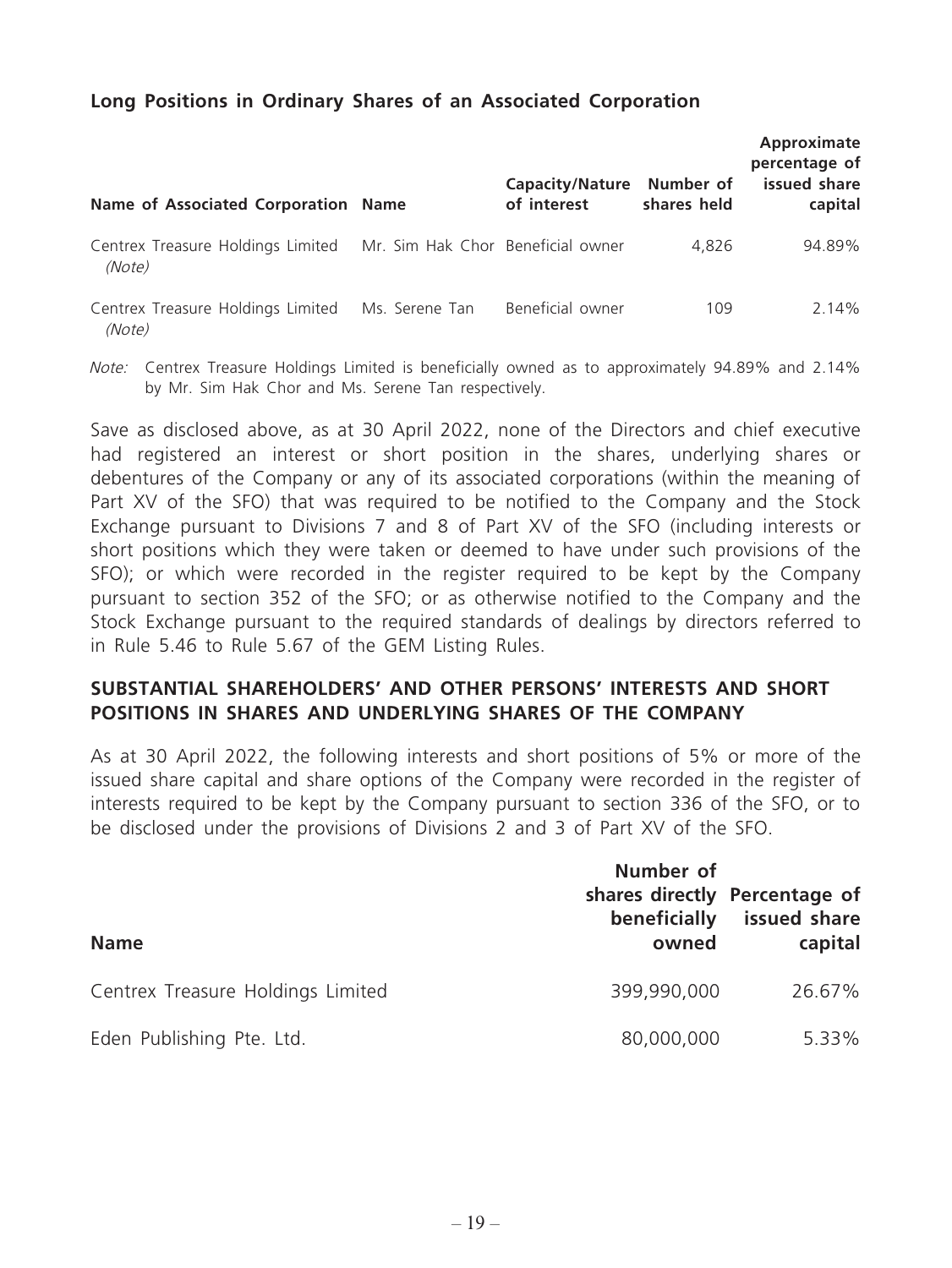Save as disclosed above, as at 30 April 2022, the Directors are not aware of any other person, other than the Directors and chief executive of the Company, whose interests are set out in the section headed "Directors' and chief executive's interests and short positions in shares, underlying shares and debentures of the Company or its associated corporations" above, had registered an interest or short position in the shares or underlying shares of the Company that was required to be recorded pursuant to section 336 of the SFO, or to be disclosed under provisions of Divisions 2 and 3 of Part XV of the SFO.

### **COMPETING INTERESTS**

The Directors are not aware of any business or interest of the Directors nor the controlling shareholders (as defined in the GEM Listing Rules) of the Company nor any of their respective close associates (as defined in the GEM Listing Rules) that competed or may compete, either directly or indirectly, with the business of the Group, or of any other conflicts of interest which any such person has or may have with the Group during the period under review.

## **PURCHASE, SALE OR REDEMPTION OF LISTED SECURITIES OF THE COMPANY**

Neither the Company nor any of its subsidiaries has purchased, sold or redeemed any of the Company's listed securities during the period under review.

## **DIRECTORS' SECURITIES TRANSACTIONS**

The Company has adopted the code of conduct regarding securities transactions by the Directors on terms no less exacting than the required standard of dealings regarding securities transactions by the Directors as set out in Rules 5.46 to 5.67 of the GEM Listing Rules (the "Required Standard of Dealings"). The Company had made specific enquiries with all the Directors and each of them had confirmed his/her compliance with the Required Standard of Dealings during the period under review.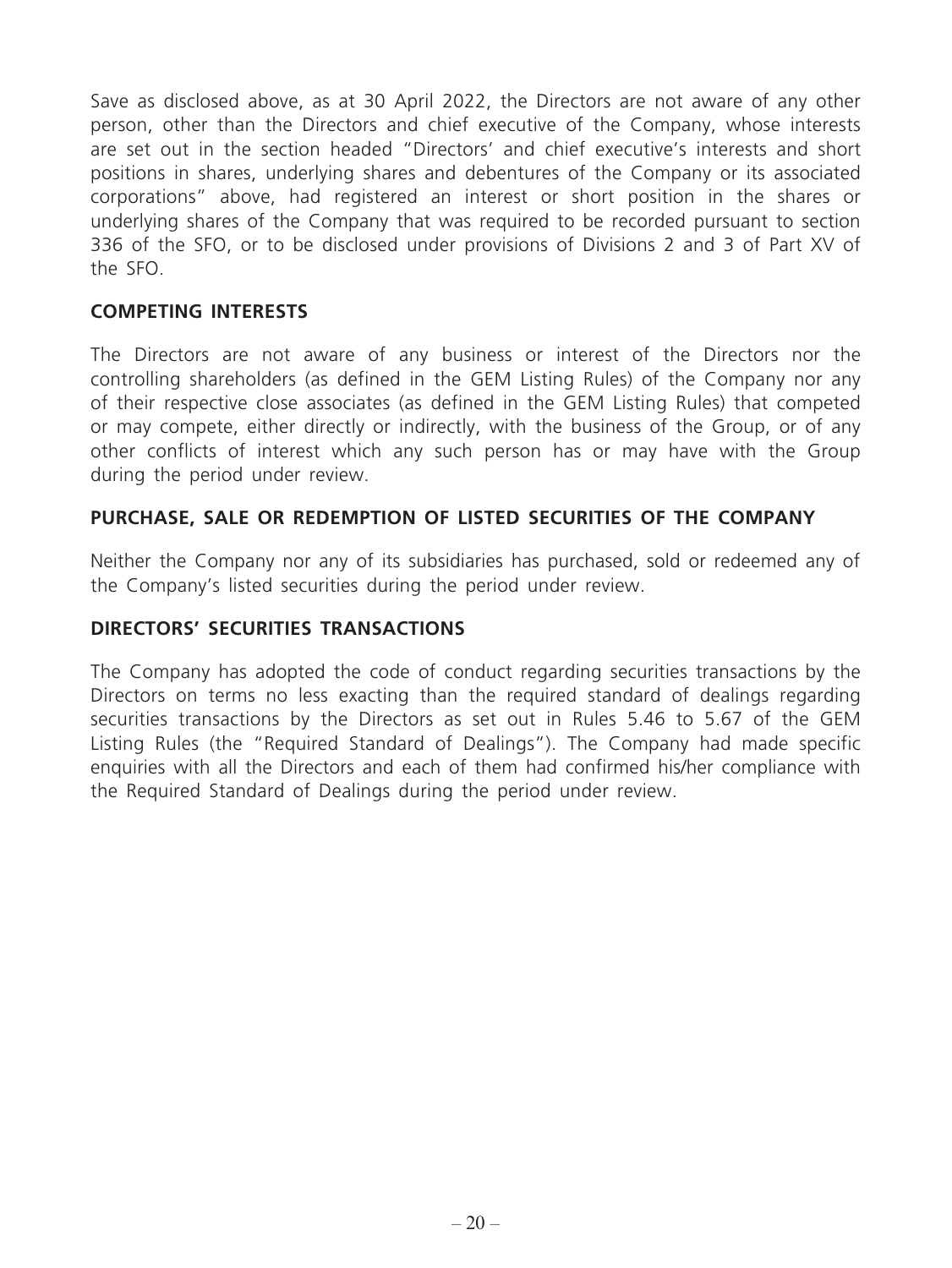## **CORPORATE GOVERNANCE CODE**

The Company's corporate government practices are based on the principles and code provisions as set out in the Corporate Governance Code and Corporate Governance Report (the "CG Code") in Appendix 15 of the GEM Listing Rules. In the opinion of the Board, the Company has complied with the CG Code during the period under review except the following:

Code Provision A.2.1 of the CG Code states that the roles of chairman and chief executive officer should be separate and should not be performed by the same individual. Mr. Sim Hak Chor ("Mr. Sim") is the chairman of the Board. Mr. Sim is also the executive Director who is responsible for managing the businesses of the Group, implementing major strategies and making day-to-day decisions for business operations, and is therefore the chief executive officer of the Company for the purpose of the GEM Listing Rules.

In view of Mr. Sim being the founder of the Group and that he has been responsible for the overall management, strategic planning and business development of the Group since 2004, the Board believes that it is in the best interest of the Group to have Mr. Sim taking up both roles for effective management and business development. The Board considers that the balance of power and authority is adequately ensured by the operations of the Board which comprises experienced and qualified individuals, with three of them being independent non-executive Directors. Accordingly, the Company has not segregated the roles of its chairman and chief executive officer as required by Code Provision A.2.1

#### **DIRECTORS' INTERESTS IN TRANSACTIONS, ARRANGEMENTS OR CONTRACTS**

Save for disclosed elsewhere in this third quarterly result, no transaction, arrangement or contract of significance to which the Company, or any of the Company's subsidiaries was a party, and in which a Director of the Company had a material interest, whether directly or indirectly, subsisted at any time during or at the end of the period under review.

## **DIVIDENDS**

The Board does not recommend the payment of an interim dividend for the nine months ended 30 April 2022.